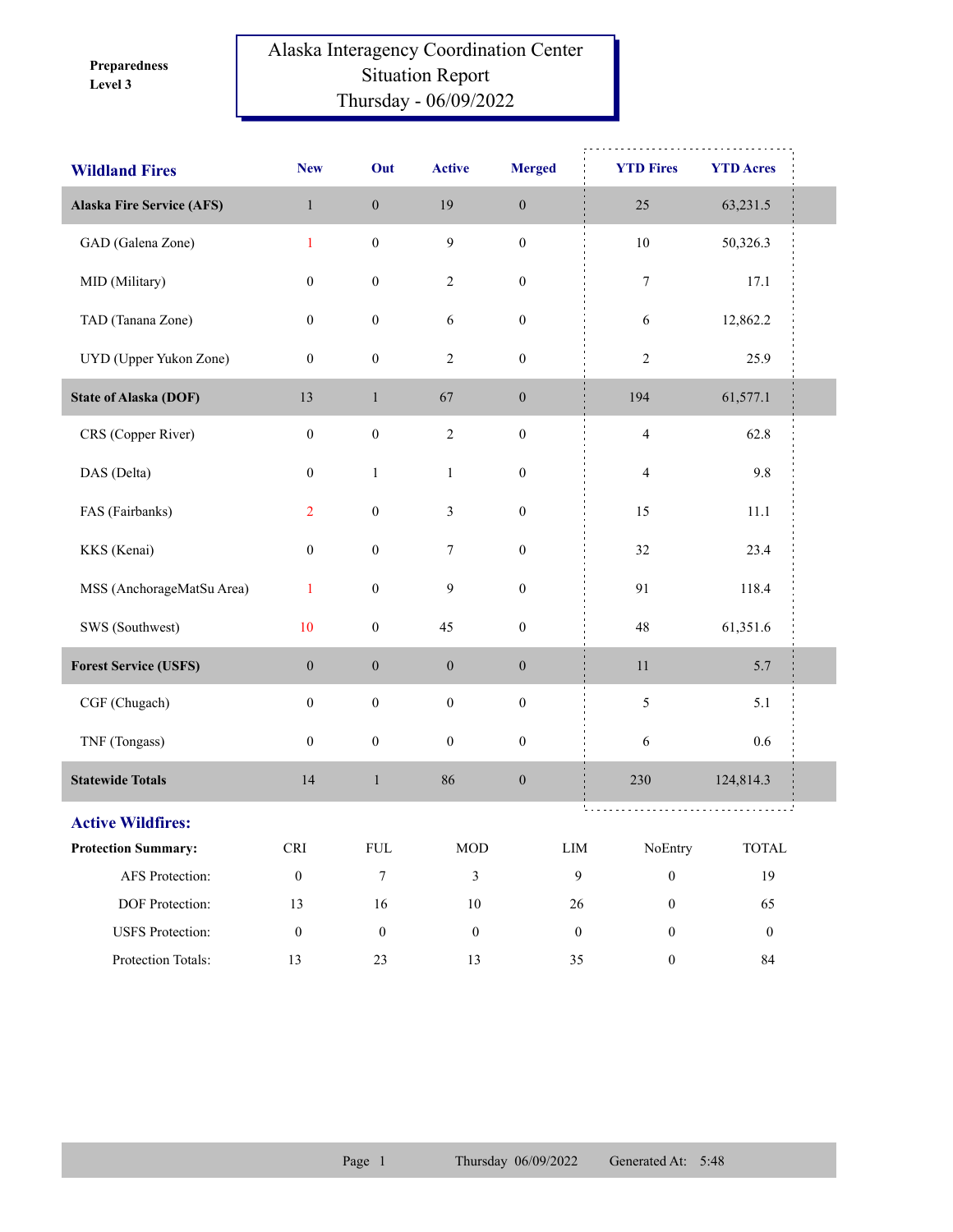## **Active Fires Status Summary**

|                         | Staffed           |                     | Unstaffed       |                     |  |  |
|-------------------------|-------------------|---------------------|-----------------|---------------------|--|--|
|                         | Contained $(S/C)$ | Uncontained $(S/U)$ | Contained (U/C) | Uncontained $(U/U)$ |  |  |
| AFS Protection:         |                   |                     |                 |                     |  |  |
| <b>DOF</b> Protection:  |                   |                     | 21              | 42                  |  |  |
| <b>USFS</b> Protection: |                   |                     |                 |                     |  |  |
| Status Totals:          |                   |                     | 24              | 54                  |  |  |

| <b>Active Fires Acreage Summary</b> |                        |                |  |  |  |  |  |  |  |
|-------------------------------------|------------------------|----------------|--|--|--|--|--|--|--|
|                                     | Acres                  | Acreage Change |  |  |  |  |  |  |  |
| 14 New                              | 11,702.6               |                |  |  |  |  |  |  |  |
| 7 Staffed                           | 69,392.3               | 27,017.6       |  |  |  |  |  |  |  |
| 65 Monitor                          | 43,567.5               | 11,192.0       |  |  |  |  |  |  |  |
| 1 Out                               | 1.6                    | 0.0            |  |  |  |  |  |  |  |
| 5 Prescribed                        | 66,470.0               | 17,246.1       |  |  |  |  |  |  |  |
| 92 Fires                            | Total Acres: 191,134.0 |                |  |  |  |  |  |  |  |

## **Prescribed Fires**

|                                 | <b>YTD</b> Fires | <b>YTD</b> Acres | New | Active | Out Yesterday |
|---------------------------------|------------------|------------------|-----|--------|---------------|
| Military                        |                  | 66,414.0         | 0   |        |               |
| National Park Service           |                  | 0.1              |     |        |               |
| State of Alaska                 | 4                | 599.1            | 0   |        |               |
| U.S. Forest Service             |                  | 18.0             | 0   |        |               |
| <b>Fuels Management Totals:</b> |                  | 67,031.2         |     |        |               |

## **Cause Summary For All Fires (Includes Merged Fires But Not Prescribed Fires)**

|        | Human: 137       | 1,044.9 Acres   |  |
|--------|------------------|-----------------|--|
|        | Lightning: 50    | 111,967.7 Acres |  |
|        | Undetermined: 43 | 11,801.7 Acres  |  |
| Total: | 230              | 124.814.3 Acres |  |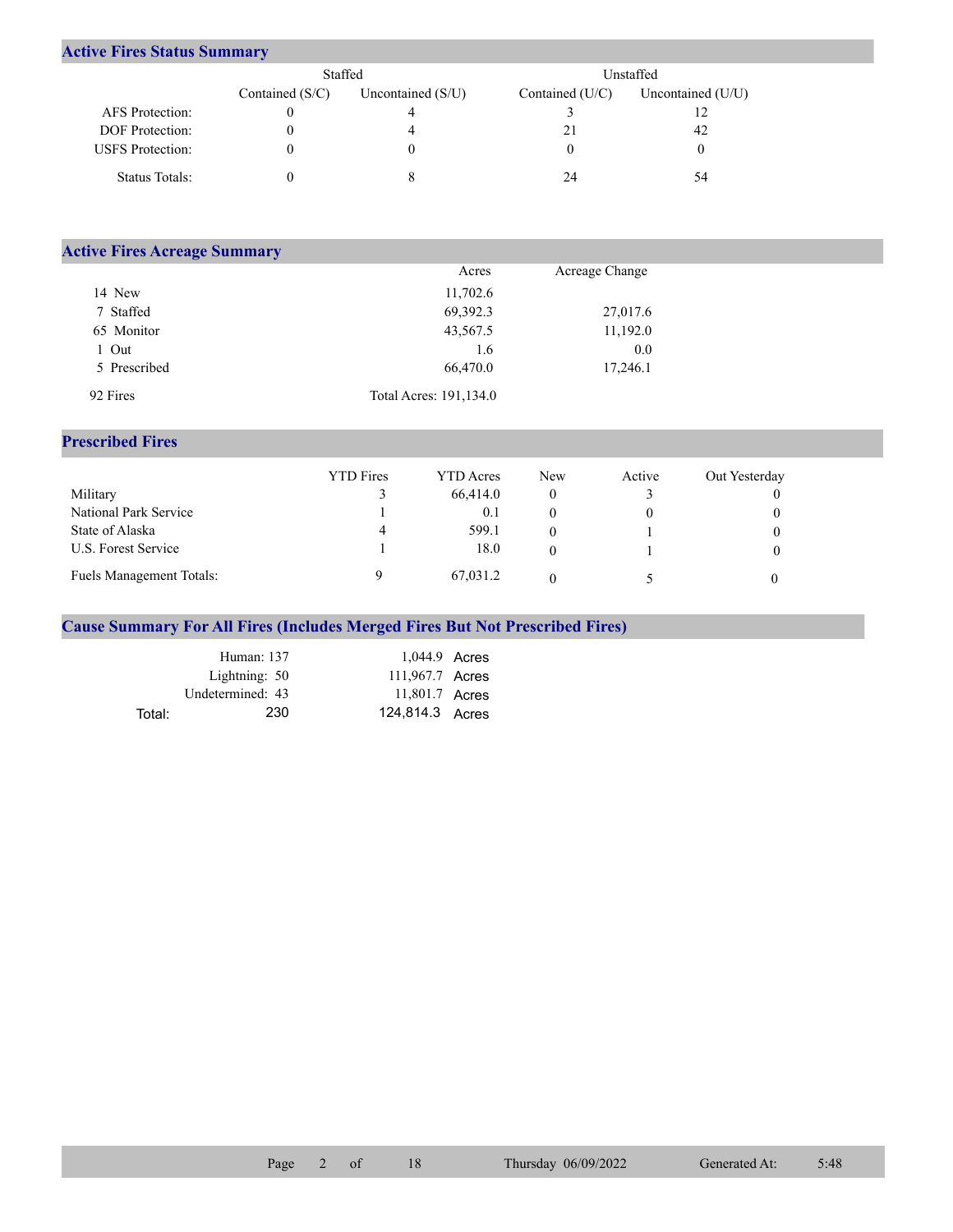| <b>New</b>                                                                                                                                                                                                                                                                                                      |              | Count: 14             |             | Acres: 11,702.6                              |                |                                |                  |
|-----------------------------------------------------------------------------------------------------------------------------------------------------------------------------------------------------------------------------------------------------------------------------------------------------------------|--------------|-----------------------|-------------|----------------------------------------------|----------------|--------------------------------|------------------|
| Daily Report From: 06/08                                                                                                                                                                                                                                                                                        |              |                       |             |                                              |                | 250.0 Acreage On 06/08         |                  |
| PP2N                                                                                                                                                                                                                                                                                                            |              | Lat: $59\,28.4300$    | Status: U/U | Acres: 250.0                                 |                |                                | Option: Limited  |
| 204249                                                                                                                                                                                                                                                                                                          |              | Lon: 159 30.7350      |             | Start Date: 06/08                            |                | Area: SWS                      |                  |
|                                                                                                                                                                                                                                                                                                                 |              | Owner: USFWS          | Unit:       | <b>AKTGR-Togiak National Wildlife Refuge</b> |                |                                |                  |
| 249                                                                                                                                                                                                                                                                                                             |              | Name: Ongivinuk River |             |                                              |                |                                | Cause: Lightning |
| At 1500 on 6/8/22 detection aircraft N208W reported the fire to be 250 acres. The fire was 30% active, rank 2, and burning in<br>brush. No values were reported to be at risk.                                                                                                                                  |              |                       |             |                                              |                |                                |                  |
| Daily Report From: 06/08                                                                                                                                                                                                                                                                                        |              |                       |             |                                              |                | 150.0 Acreage On 06/08         |                  |
| PP2M                                                                                                                                                                                                                                                                                                            |              | Lat: 59 18.5500       | Status: U/U | Acres: 150.0                                 |                |                                | Option: Limited  |
| 204248                                                                                                                                                                                                                                                                                                          |              | Lon: $15925.2130$     |             | Start Date: 06/08                            |                | Area: SWS                      |                  |
|                                                                                                                                                                                                                                                                                                                 |              | Owner: USFWS          | Unit:       | <b>AKTGR-Togiak National Wildlife Refuge</b> |                |                                |                  |
| 248                                                                                                                                                                                                                                                                                                             |              | Name: Ongoke River    |             |                                              |                | Cause:                         | Undetermined     |
| At 1515 on 6/8/22 detection aircraft N208W reported the fire to be 150 acres. The fire was 30% active, rank 2, and burning in<br>brush and tundra. No values were reported to be at risk.                                                                                                                       |              |                       |             |                                              |                |                                |                  |
| Daily Report From: 06/08                                                                                                                                                                                                                                                                                        |              |                       |             |                                              |                | 300.0 Acreage On 06/08         |                  |
|                                                                                                                                                                                                                                                                                                                 |              | Lat: 60 29.0983       | Status: U/U | Acres: 300.0                                 |                |                                | Option: Limited  |
| 204247                                                                                                                                                                                                                                                                                                          |              | Lon: 155 13.4967      |             | Start Date: 06/08                            |                | Area: SWS                      |                  |
|                                                                                                                                                                                                                                                                                                                 | Owner: State |                       | Unit:       | <b>AKDNS-AK Dept. Natural Resources</b>      |                |                                |                  |
| 247                                                                                                                                                                                                                                                                                                             |              | Name: Dummy Creek     |             |                                              |                |                                | Cause: Lightning |
| Detection aircraft N208W reported the fire to be 300 acres. The fire was 50% active, rank 3, and burning in black spruce,<br>brush, and tundra.                                                                                                                                                                 |              |                       |             |                                              |                |                                |                  |
| Daily Report From: 06/08                                                                                                                                                                                                                                                                                        |              |                       |             |                                              |                | 2,200.0 Acreage On 06/08       |                  |
|                                                                                                                                                                                                                                                                                                                 |              | Lat: 60 47.9928       | Status: U/U |                                              | Acres: 2,200.0 |                                | Option: Limited  |
| 204246                                                                                                                                                                                                                                                                                                          |              | Lon: 157 00.9175      |             | Start Date: 06/08                            |                | Area: SWS                      |                  |
|                                                                                                                                                                                                                                                                                                                 | Owner: State |                       | Unit:       | <b>AKDNS-AK Dept. Natural Resources</b>      |                |                                |                  |
| 246                                                                                                                                                                                                                                                                                                             |              | Name: Titnuk Creek    |             |                                              |                |                                | Cause: Lightning |
| The fire was reported by detection aircraft 7MZ and reported as 70% active, creeping, backing and single tree torching were<br>observed in black spruce and tundra. The fire plotted in Limited and no action was taken.                                                                                        |              |                       |             |                                              |                |                                |                  |
| Daily Report From: 06/08                                                                                                                                                                                                                                                                                        |              |                       |             |                                              |                | 1,200.0 Acreage On 06/08       |                  |
|                                                                                                                                                                                                                                                                                                                 |              | Lat: $60\,53.4920$    | Status: U/U |                                              |                | Acres: 1,200.0 Option: Limited |                  |
| 204245                                                                                                                                                                                                                                                                                                          |              | Lon: 157 13.0750      |             | Start Date: 06/08                            |                | Area: SWS                      |                  |
| 245                                                                                                                                                                                                                                                                                                             | Owner: State |                       | Unit:       | <b>AKDNS-AK Dept. Natural Resources</b>      |                |                                |                  |
|                                                                                                                                                                                                                                                                                                                 |              | Name: Kiknik          |             |                                              |                |                                | Cause: Lightning |
| 245 The fire was reported by detection aircraft 7MZ and reported as 80% active, creeping, backing and single tree torching<br>were observed in black spruce and tundra. Winds were out of the North at 10-15mph. No values were identified in the area.<br>The fire plotted in Limited and no action was taken. |              |                       |             |                                              |                |                                |                  |
| Daily Report From: 06/08                                                                                                                                                                                                                                                                                        |              |                       |             |                                              |                | 250.0 Acreage On 06/08         |                  |
|                                                                                                                                                                                                                                                                                                                 |              | Lat: 61 09.7530       | Status: U/U | Acres: 250.0                                 |                |                                | Option: Limited  |
| 204244                                                                                                                                                                                                                                                                                                          |              | Lon: 156 05.1820      |             | Start Date: 06/08                            |                | Area: SWS                      |                  |
|                                                                                                                                                                                                                                                                                                                 | Owner: State |                       | Unit:       | <b>AKDNS-AK Dept. Natural Resources</b>      |                |                                |                  |
| 244                                                                                                                                                                                                                                                                                                             |              | Name: Door Mountain   |             |                                              |                |                                | Cause: Lightning |
| The fire was flown by detection aircraft 7MZ and reported as 250 acres creeping and backing with 3-5 foot flame lengths in<br>black spruce and tundra. The fire plotted in Limited and no action was taken.                                                                                                     |              |                       |             |                                              |                |                                |                  |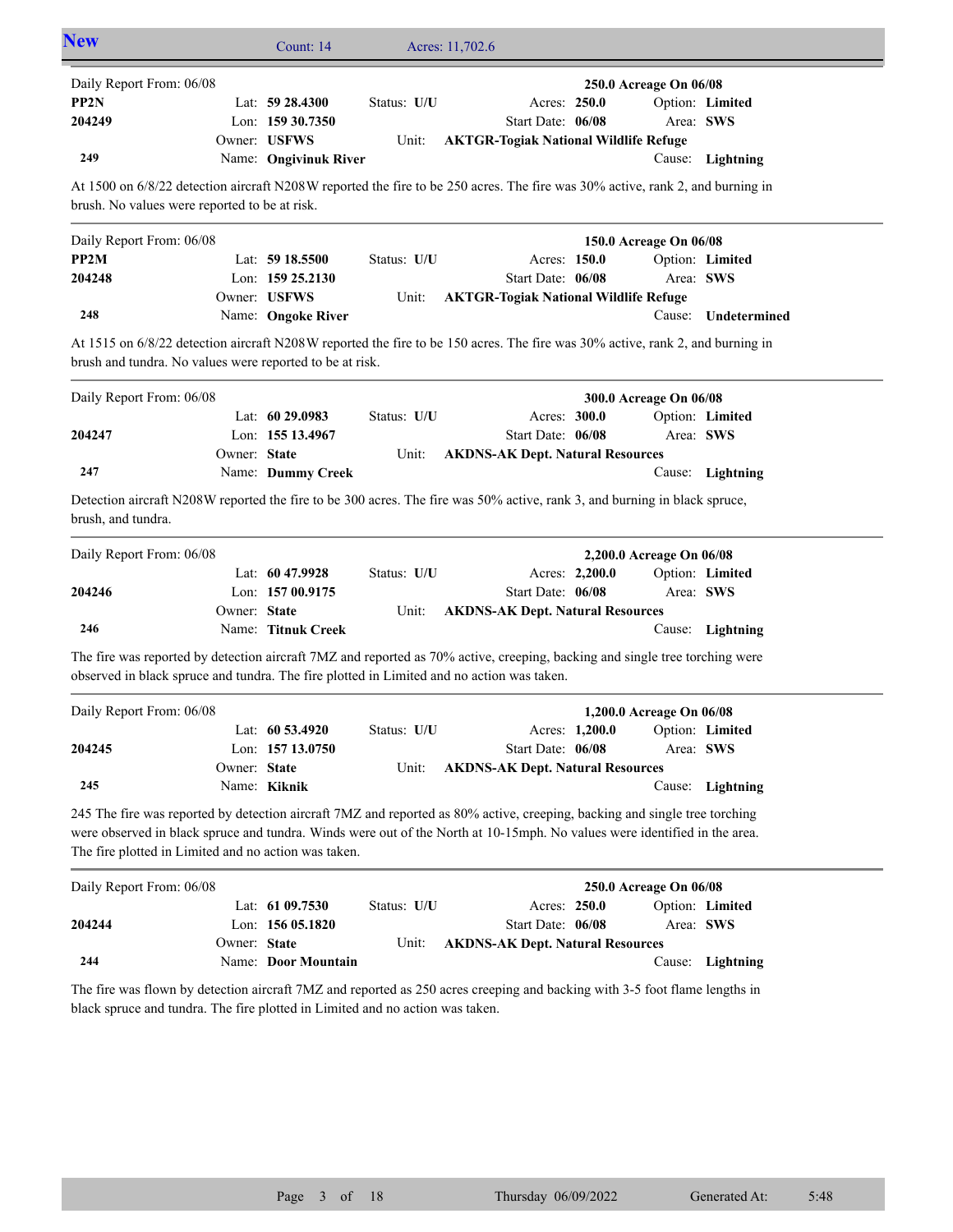| <b>New</b>               |                                                                                                                                                                                                                                                   | Count: $14$        |                                                  | Acres: 11,702.6 |                   |  |                                                |                 |  |
|--------------------------|---------------------------------------------------------------------------------------------------------------------------------------------------------------------------------------------------------------------------------------------------|--------------------|--------------------------------------------------|-----------------|-------------------|--|------------------------------------------------|-----------------|--|
| Daily Report From: 06/08 |                                                                                                                                                                                                                                                   |                    |                                                  |                 |                   |  | 100.0 Acreage On 06/08                         |                 |  |
| PP2L                     |                                                                                                                                                                                                                                                   | Lat: $6609.0000$   | Status: S/U                                      |                 | Acres: 100.0      |  |                                                | Option: Limited |  |
|                          |                                                                                                                                                                                                                                                   | Lon: $15635.9883$  | Personnel: 12                                    |                 | Start Date: 06/08 |  |                                                | Area: GAD       |  |
|                          | Owner: BLM                                                                                                                                                                                                                                        |                    | Unit:<br><b>AKCYD-Central Yukon Field Office</b> |                 |                   |  |                                                |                 |  |
|                          |                                                                                                                                                                                                                                                   |                    |                                                  |                 |                   |  |                                                |                 |  |
| 243                      | Smoke was reported 20 miles north of Huslia. Fire was estimated at 100 acres with observed crowning moving towards the<br>north. J-92 deployed 12 smoke jumpers. Fireboss 208 and 209 and Air attack Bravo 5 assisted in firefighting operations. | Name: Tom Cook     |                                                  |                 |                   |  | Cause:                                         | Lightning       |  |
| Daily Report From: 06/08 |                                                                                                                                                                                                                                                   |                    |                                                  |                 |                   |  | $0.3$ Acreage On $06/08$                       |                 |  |
| PP2K                     |                                                                                                                                                                                                                                                   | Lat: $64\,54.4600$ | Status: U/U                                      |                 | Acres: $0.3$      |  | Option: Full                                   |                 |  |
| 211242                   |                                                                                                                                                                                                                                                   | Lon: $14628.2500$  |                                                  |                 | Start Date: 06/08 |  | Area: FAS                                      |                 |  |
| PNPP2K                   | Owner: State                                                                                                                                                                                                                                      |                    | Unit:                                            |                 |                   |  | <b>AKAKS-Chena River State Recreation Area</b> |                 |  |

alongside the FAF Alpha IA squad. Forestry units worked on fire suppression, gridding, and putting out heat. All resources returned back to base for the night.

| Daily Report From: 06/08 |              |                     |             |                                         |                | 3,000.0 Acreage On 06/08 |                  |
|--------------------------|--------------|---------------------|-------------|-----------------------------------------|----------------|--------------------------|------------------|
|                          |              | Lat: $59\,53.6983$  | Status: U/U |                                         | Acres: 3,000.0 |                          | Option: Limited  |
| 204240                   |              | Lon: $15605.4883$   |             | Start Date: 06/08                       |                | Area: SWS                |                  |
|                          | Owner: State |                     | Unit:       | <b>AKDNS-AK Dept. Natural Resources</b> |                |                          |                  |
| 240                      |              | Name: Koktuli River |             |                                         |                |                          | Cause: Lightning |

The fire was flown by detection aircraft N208W and reported as 3000 acres burning in black spruce and tundra. The fire is creeping, backing, running and torching with flame lengths of 3-10 feet. The fire is burning on the east side of the hill were ther is an allotment identified in the area. Additional allotments were identified 2 miles north of the fire. The fire plotted in Limited and no action was taken.

| Daily Report From: 06/08 |              |                    |             |                                         |                | 3,000.0 Acreage On 06/08 |                  |
|--------------------------|--------------|--------------------|-------------|-----------------------------------------|----------------|--------------------------|------------------|
|                          |              | Lat: $59\,52.7017$ | Status: U/U |                                         | Acres: 3,000.0 |                          | Option: Limited  |
| 204239                   |              | Lon: $15615.0567$  |             | Start Date: 06/08                       |                | Area: SWS                |                  |
|                          | Owner: State |                    | Unit:       | <b>AKDNS-AK Dept. Natural Resources</b> |                |                          |                  |
| 239                      |              | Name: Pike Creek   |             |                                         |                |                          | Cause: Lightning |

The fire was flown by detection aircraft N208W who reported the fire as 75% active in black spruce and tundra. The fire is creeping, backing and running with winds out of the northeast. One allotment was identified 1 mile from the fire, the fire plotted in Limited, and no action was taken.

| Daily Report From: 06/08 |              |                             |             |                                         |                | 1,200.0 Acreage On 06/08 |                  |
|--------------------------|--------------|-----------------------------|-------------|-----------------------------------------|----------------|--------------------------|------------------|
|                          |              | Lat: $59\,12.3500$          | Status: U/U |                                         | Acres: 1,200.0 |                          | Option: Modified |
| 204237                   |              | Lon: $15805.6250$           |             | Start Date: 06/08                       |                | Area: SWS                |                  |
|                          | Owner: State |                             | Unit:       | <b>AKDNS-AK Dept. Natural Resources</b> |                |                          |                  |
| 237                      |              | Name: <b>Iowithla River</b> |             |                                         |                |                          | Cause: Lightning |

The fire was reported by detection aircraft 208W as 1200 acres, 70% active creeping and backing in black spruce and brush. Winds were from the north at 3-8 mph. The fire was plotted in Modified protection, no values were identified in the area. Due to limited resources and statewide initial attack priorities, no action was taken.

| Daily Report From: 06/08 | $2.0$ Acreage On $06/08$ |                       |               |                                         |  |           |                  |
|--------------------------|--------------------------|-----------------------|---------------|-----------------------------------------|--|-----------|------------------|
|                          |                          | Lat: $62\,28.5550$    | Status: $U/C$ | Acres: $2.0$                            |  |           | Option: Modified |
| 201236                   |                          | Lon: $14943.0067$     |               | Start Date: 06/08                       |  | Area: MSS |                  |
|                          | Owner: State             |                       | Unit:         | <b>AKDNS-AK Dept. Natural Resources</b> |  |           |                  |
| 236                      |                          | Name: <b>ORA Lake</b> |               |                                         |  |           | Cause: Lightning |

Fire reported by helicopter pilots assigned to fire 213, to be northeast of Talkeetna. 7AM with helitack, responded to a two acre fire. Two Forestry helicopters provided bucket work, while helitack secured the fires edge. Fire was contained to ten acres by the end of shift.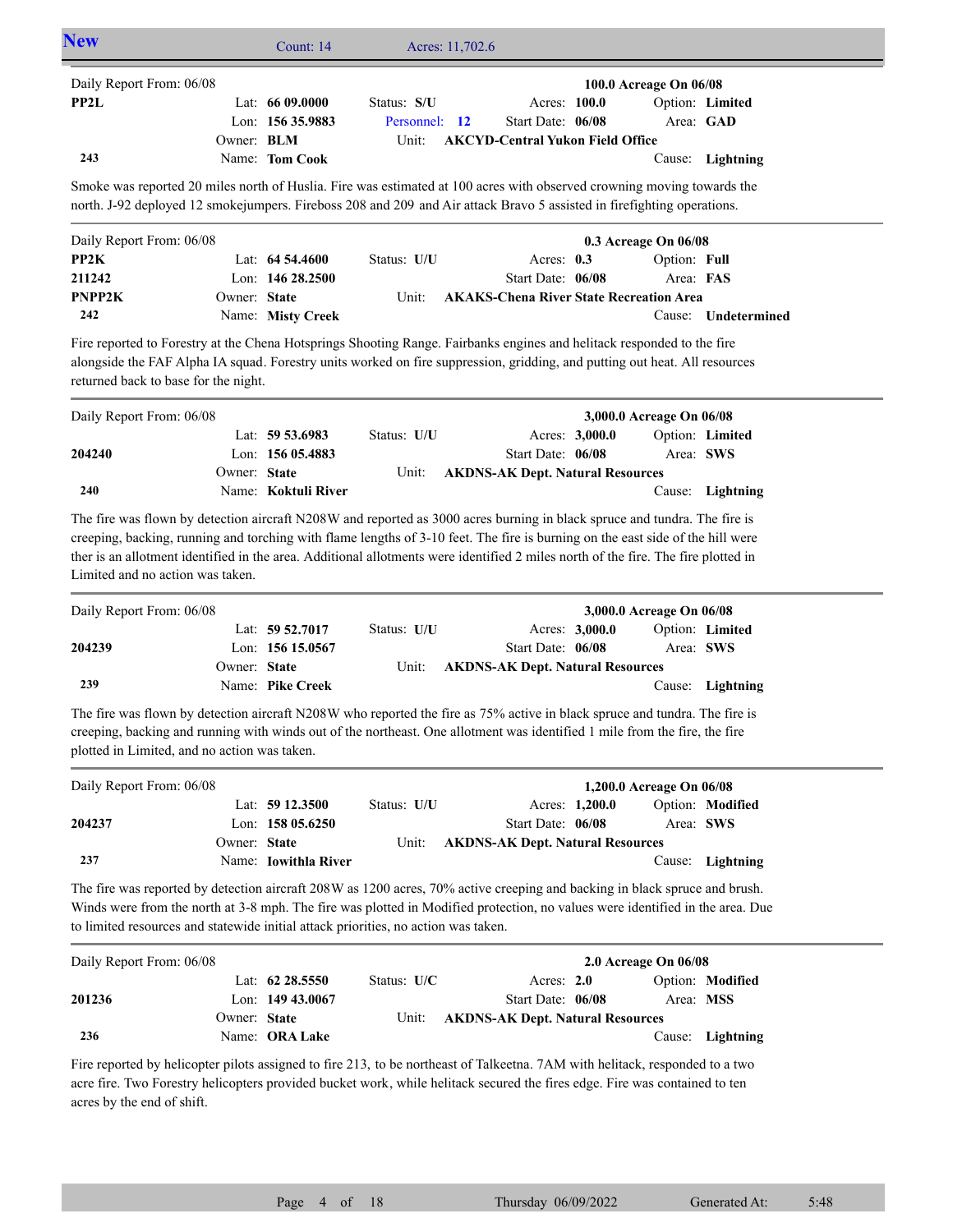| <b>New</b>                                                                                                                     | Count: 14           |             | Acres: 11,702.6                   |                       |                  |  |
|--------------------------------------------------------------------------------------------------------------------------------|---------------------|-------------|-----------------------------------|-----------------------|------------------|--|
| Daily Report From: 06/08                                                                                                       |                     |             |                                   | 50.0 Acreage On 06/08 |                  |  |
| <b>PP10</b>                                                                                                                    | Lat: $6043.0533$    | Status: U/U | Acres: 50.0                       | Option: Full          |                  |  |
| 204235                                                                                                                         | Lon: $16204.5200$   |             | Start Date: 06/08                 |                       | Area: SWS        |  |
|                                                                                                                                | Owner: ANCSA        | Unit:       | <b>AKVLN-Napakiak Corporation</b> |                       |                  |  |
| 235                                                                                                                            | Name: Johnson River |             |                                   |                       | Cause: Lightning |  |
| The fire was discovered by detection giroraft, who reported a 50 acre fire with no activity observed. The fire plotted in Full |                     |             |                                   |                       |                  |  |

The fire was discovered by detection aircraft, who reported a 50 acre fire with no activity observed. The fire plotted in Full protection and will be monitored.

| Daily Report From: 06/08 |                    |             | $0.3$ Acreage On $06/08$ |  |           |                  |
|--------------------------|--------------------|-------------|--------------------------|--|-----------|------------------|
| PP1E                     | Lat: $64\,45.4920$ | Status: U/U | Acres: $0.3$             |  |           | Option: Critical |
| 211230                   | Lon: $14802.2420$  |             | Start Date: 06/08        |  | Area: FAS |                  |
| <b>PNPP1E</b>            | Owner: Private     | Unit:       | <b>AKPRI-Private</b>     |  |           |                  |
| <b>230</b>               | Name: Reschaven    |             |                          |  |           | Cause: Human     |

Local VFD`s contacted Forestry for assist on a fire that started from a powerline. Forestry engines and Alpha IA squad worked to suppress the incident. The squad conducted grids around the fire in both the black and the green. Once the fire was determined to have no more heat it was called contained and controlled.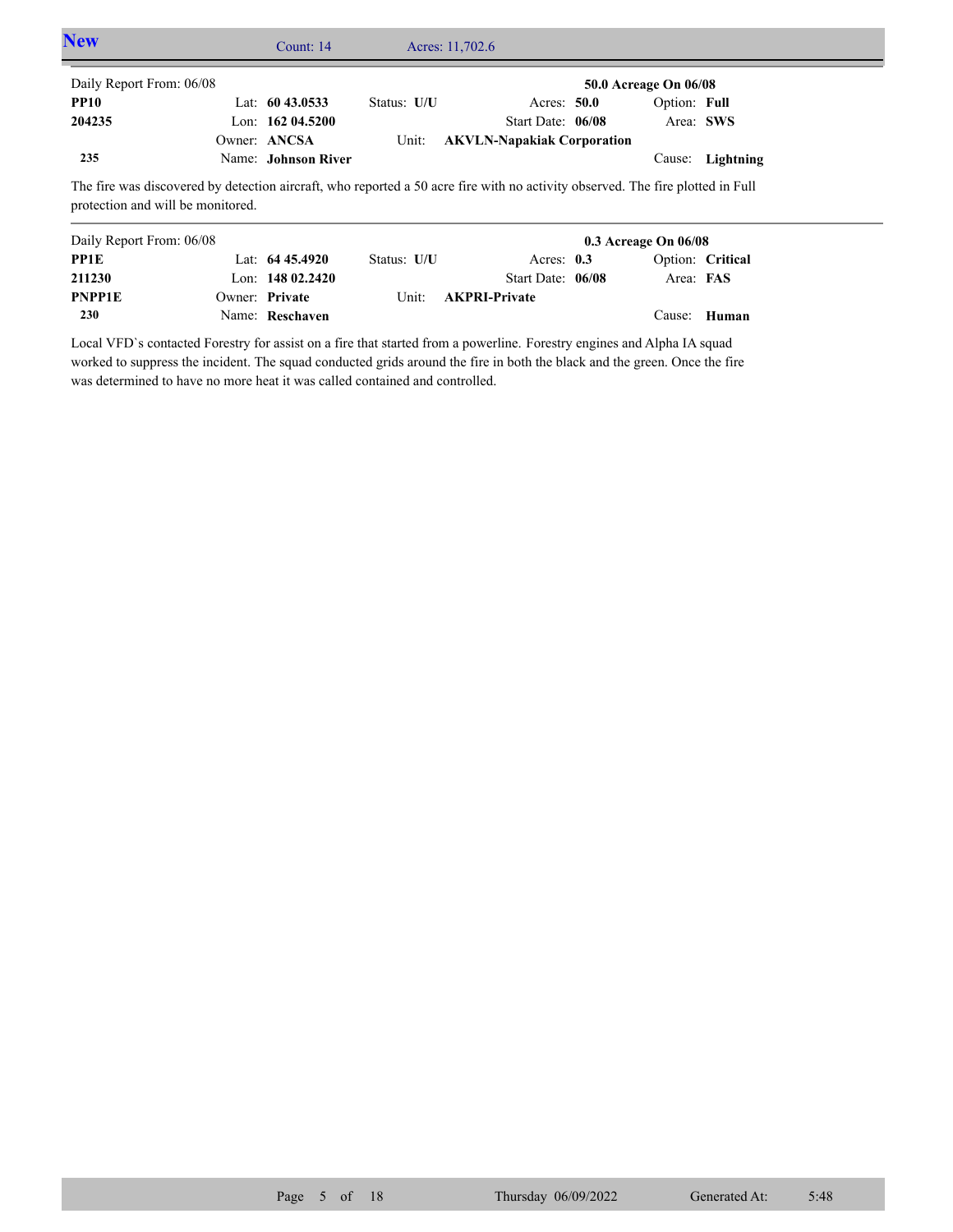|                          |              | Count: 7                   | Acres: 69,392.3                                                                                                                                                                                                                                                                                                                                                                                                                                                                                          |                                            |                | Acreage Change: 27,017.6      |                                  |
|--------------------------|--------------|----------------------------|----------------------------------------------------------------------------------------------------------------------------------------------------------------------------------------------------------------------------------------------------------------------------------------------------------------------------------------------------------------------------------------------------------------------------------------------------------------------------------------------------------|--------------------------------------------|----------------|-------------------------------|----------------------------------|
| Daily Report From: 06/08 |              |                            |                                                                                                                                                                                                                                                                                                                                                                                                                                                                                                          |                                            |                | 30.0 Acreage On 06/08         |                                  |
| PP1W                     |              | Lat: 60 35.0550            | Status: S/U                                                                                                                                                                                                                                                                                                                                                                                                                                                                                              | Acres: 30.0                                |                | Option: Full                  |                                  |
| 204233                   |              | Lon: 165 09.9920           | Personnel: 12                                                                                                                                                                                                                                                                                                                                                                                                                                                                                            | Start Date: 06/07                          |                | Area: SWS                     |                                  |
| <b>PNPP1W</b>            |              | Owner: ANCSA               | Unit:                                                                                                                                                                                                                                                                                                                                                                                                                                                                                                    | <b>AKVLN-Tununrimiut Rinit Corporation</b> |                |                               |                                  |
| 233                      |              | Name: Ugchirnak Mountain   |                                                                                                                                                                                                                                                                                                                                                                                                                                                                                                          |                                            |                | Cause:                        | Undetermined                     |
| communities.             |              |                            | The fire was flown by detection aircraft N208W who reported the fire to be 30 acres. The fire was reported to be burning at a<br>rank 1, smoldering and creeping in tundra. One Air Attack, one load of Smokejumpers, and Fire bosses were committed. Fire<br>bosses worked one cycle of fuel. J-90 deployed 12 Smokejumpers. The fire was reported to be within 5 miles of the<br>communities of Toksook bay, Tununak, and Umkumiut. The fire was reported to be a 1/2 mile from power lines that serve |                                            |                |                               |                                  |
| Daily Report From: 06/08 |              |                            |                                                                                                                                                                                                                                                                                                                                                                                                                                                                                                          |                                            |                |                               | -30.0 Acreage Change Since 06/07 |
| PPV3                     |              | Lat: 62 09.2333            | Status: S/U                                                                                                                                                                                                                                                                                                                                                                                                                                                                                              | Acres: 85.0                                |                | Option: Full                  |                                  |
| 201213                   |              | Lon: 151 41.9667           | Personnel: 65                                                                                                                                                                                                                                                                                                                                                                                                                                                                                            | Start Date: 06/06                          |                | Area: MSS                     |                                  |
| PNPPV3                   | Owner: State |                            | Unit:                                                                                                                                                                                                                                                                                                                                                                                                                                                                                                    | <b>AKDNS-AK Dept. Natural Resources</b>    |                |                               |                                  |
| 213                      |              | Name: Kichatna             |                                                                                                                                                                                                                                                                                                                                                                                                                                                                                                          |                                            |                |                               | Cause: Lightning                 |
| Daily Report From: 06/08 |              |                            |                                                                                                                                                                                                                                                                                                                                                                                                                                                                                                          |                                            |                | No Acreage Change Since 06/07 |                                  |
|                          |              | Lat: 59 17.1200            | Status: S/U                                                                                                                                                                                                                                                                                                                                                                                                                                                                                              | Acres: 13.0                                |                | Option: Full                  |                                  |
| <b>PPV0</b>              |              |                            |                                                                                                                                                                                                                                                                                                                                                                                                                                                                                                          |                                            |                |                               |                                  |
| 204208                   |              | Lon: 158 31.9017           | Personnel: 8                                                                                                                                                                                                                                                                                                                                                                                                                                                                                             | Start Date: 06/06                          |                |                               | Area: SWS                        |
| <b>PNPPV0</b>            |              | Owner: ANCSA               | Unit:                                                                                                                                                                                                                                                                                                                                                                                                                                                                                                    | <b>AKVLN-Aleknagik Natives, Limited</b>    |                |                               |                                  |
| 208                      |              | Name: Arcana Creek         |                                                                                                                                                                                                                                                                                                                                                                                                                                                                                                          |                                            |                |                               | Cause: Lightning                 |
|                          |              |                            | Smokejumpers identified 20 smokes on the fire today. Four additional personnel arrived on the fire this evening and will help<br>to grid the fire. Tentative demobilization is scheduled for 6/9 at end of shift.                                                                                                                                                                                                                                                                                        |                                            |                |                               |                                  |
| Daily Report From: 06/08 |              |                            |                                                                                                                                                                                                                                                                                                                                                                                                                                                                                                          |                                            |                | No Acreage Change Since 06/07 |                                  |
|                          |              | Lat: 62 44.1500            | Status: S/U                                                                                                                                                                                                                                                                                                                                                                                                                                                                                              |                                            | Acres: 6,500.0 |                               | Option: Modified                 |
| 204202                   |              | Lon: 156 35.7500           | Personnel: 4                                                                                                                                                                                                                                                                                                                                                                                                                                                                                             | Start Date: 06/06                          |                |                               | Area: SWS                        |
| 202                      | Owner: State | Name: Fourth of July Creek | Unit:                                                                                                                                                                                                                                                                                                                                                                                                                                                                                                    | <b>AKDNS-AK Dept. Natural Resources</b>    |                |                               | Cause: Lightning                 |

the area are being assessed. Helitack from McGrath engaged in point protection at one cabin/allotment site.

| Daily Report From: 06/08 |              |                     |               |                                         |                 |                  | 6,909.0 Acreage Change Since 06/07 |
|--------------------------|--------------|---------------------|---------------|-----------------------------------------|-----------------|------------------|------------------------------------|
| PPM <sub>5</sub>         |              | Lat: $63\,40.6433$  | Status: S/U   |                                         | Acres: 12,853.0 |                  | Option: Limited                    |
| 231185                   |              | Lon: $153\,34.3383$ | Personnel: 24 | Start Date: $06/05$                     |                 | Area: <b>TAD</b> |                                    |
| PDPPM5                   | Owner: State |                     | Unit:         | <b>AKDNS-AK Dept. Natural Resources</b> |                 |                  |                                    |
| 185                      |              | Name: Hog Butte     |               |                                         |                 |                  | Cause: Lightning                   |

Weather remained warm and dry again today. Winds out of the east northeast were at 5 - 10 mph with gusts of 15 mph. Temperatures were in the low 70s with an RH around 18. The east and north flanks continued backing into the wind with the south southwest flank burning into an old burn scar and swampy area. There was minimal fire growth today as the swampy area and old scar impeded the fires rate of spread. The Alaska Smokejumpers along with the Midnight Sun IHC have completed 50 percent of the indirect line. Plans are to complete the line tomorrow and begin plumbing. Recon will continue to assess the burn and threat potential to nearby allotments.

| Daily Report From: 06/08 |              |                   |              |                                         | No Acreage Change Since 06/07 |                  |
|--------------------------|--------------|-------------------|--------------|-----------------------------------------|-------------------------------|------------------|
| PPH9                     |              | Lat: $6510.7383$  | Status: S/U  | Acres: $6.7$                            |                               | Option: Modified |
| 231181                   |              | Lon: $15018.5467$ | Personnel: 3 | Start Date: 06/04                       |                               | Area: <b>TAD</b> |
| PDPPH9                   | Owner: State |                   | Unit:        | <b>AKDNS-AK Dept. Natural Resources</b> |                               |                  |
| 181                      |              | Name: Omega Creek |              |                                         | Cause:                        | Human            |

Firefighters continued mop up operations. A grid of the fire area located minimal pockets of heat. Tentative demobilization of all firefighters is scheduled for 6/9.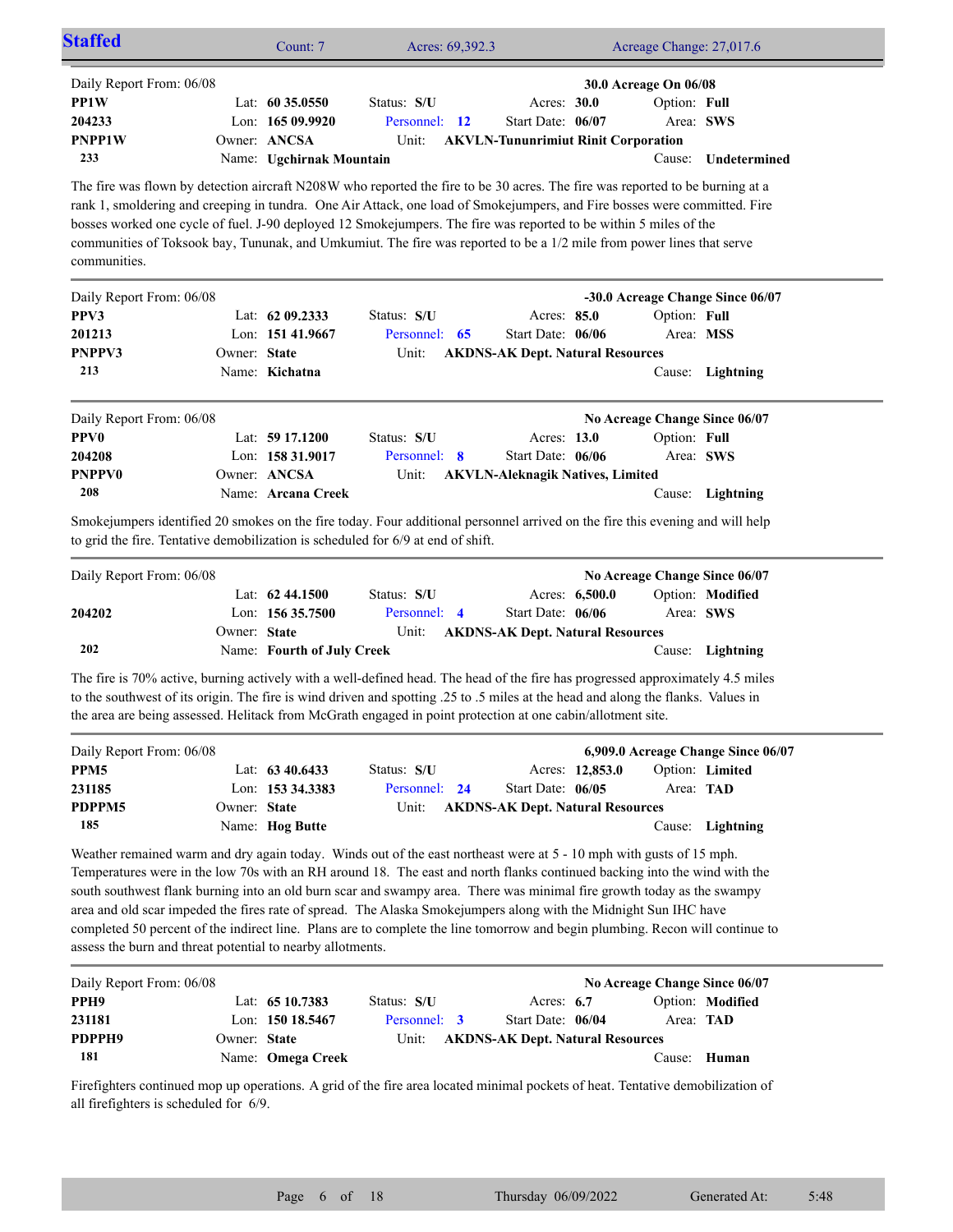| <b>Staffed</b>           | Count: 7           | Acres: 69,392.3 |  | Acreage Change: 27,017.6                         |                 |                                     |                 |  |
|--------------------------|--------------------|-----------------|--|--------------------------------------------------|-----------------|-------------------------------------|-----------------|--|
| Daily Report From: 06/08 |                    |                 |  |                                                  |                 | 20,108.6 Acreage Change Since 06/07 |                 |  |
| PN6K                     | Lat: $62\,21.9483$ | Status: S/U     |  |                                                  | Acres: 49,904.6 |                                     | Option: Limited |  |
| 232160                   | Lon: $16247.9633$  | Personnel: 51   |  | Start Date: 05/31                                |                 | Area: GAD                           |                 |  |
| <b>PDPN6K</b>            | Owner: USFWS       |                 |  | Unit: AKYDR-Yukon Delta National Wildlife Refuge |                 |                                     |                 |  |
| 160                      | Name: East Fork    |                 |  |                                                  |                 | Cause:                              | Lightning       |  |

Smokejumpers protected several structures on the Andreafsky River as the fire front passed by. In St. Marys, Chena IHC along with locally hired dozers created and prepared indirect lines to protect St. Marys. In Mountain Village, smokejumpers developed a plan to protect the village and began preparations. On the East Fork of the Andreafsky River, smokejumpers prepped a USFWS camp and fish weir. A community meeting was held in St. Marys to brief the current fire situation and answer questions.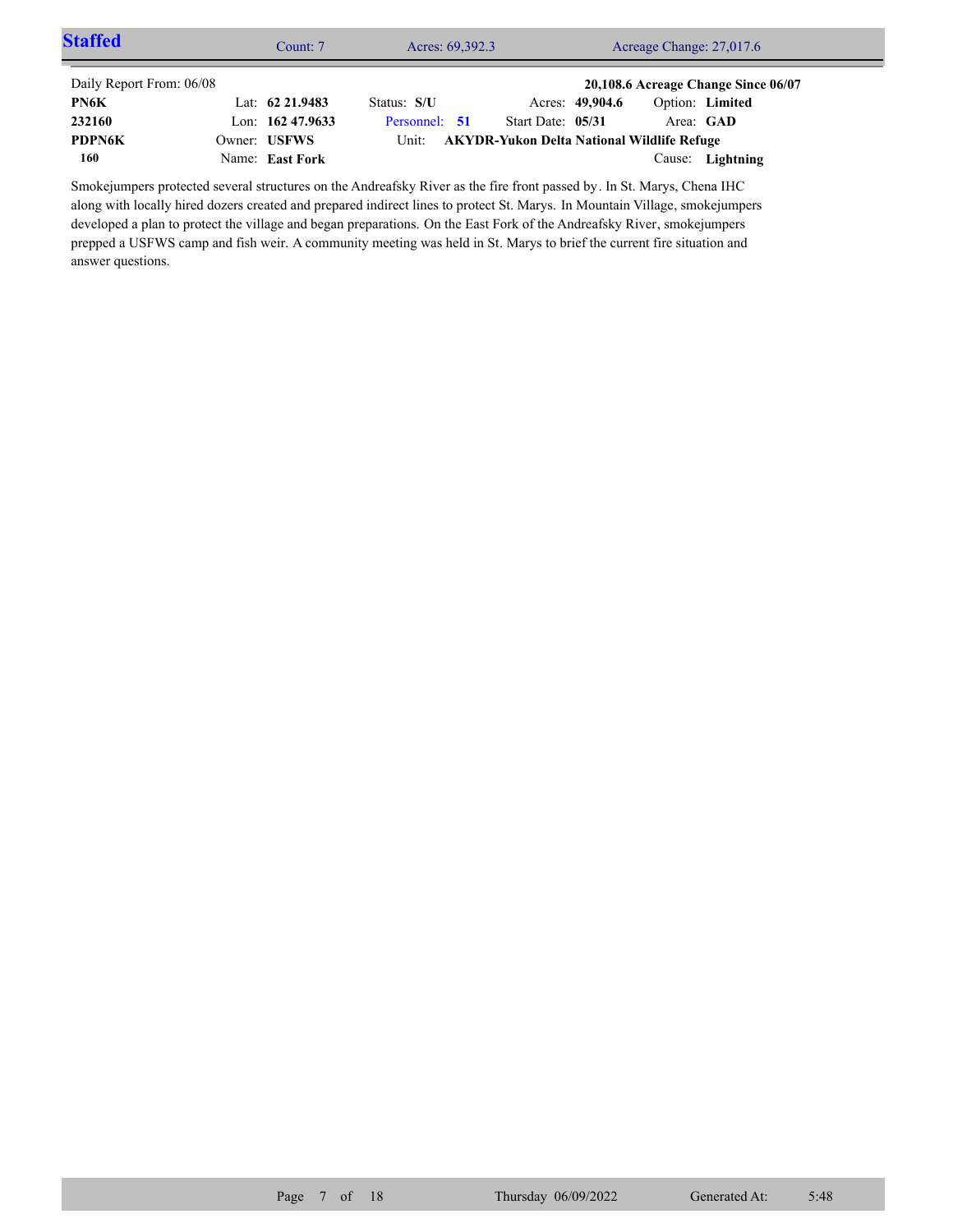| <b>Monitor</b>                                                                                                                                                                                                                  |                   | Count: 65             |             | Acres: 43,567.5 |                                         |                | Acreage Change: 11,259.1      |                                 |
|---------------------------------------------------------------------------------------------------------------------------------------------------------------------------------------------------------------------------------|-------------------|-----------------------|-------------|-----------------|-----------------------------------------|----------------|-------------------------------|---------------------------------|
| These fires are currently in monitor status. Monitoring schedules are based on defined timeframes, but are<br>dependent on available resources, and weather conditions. When monitoring occurs, information will be<br>updated. |                   |                       |             |                 |                                         |                |                               |                                 |
| Daily Report From: 06/08                                                                                                                                                                                                        |                   |                       |             |                 |                                         |                | 150.0 Acreage On 06/08        |                                 |
|                                                                                                                                                                                                                                 |                   | Lat: 61 13.6550       | Status: U/U |                 | Acres: 150.0                            |                |                               | Option: Limited                 |
| 204234                                                                                                                                                                                                                          | Owner: State      | Lon: 159 20.5730      |             |                 | Start Date: 06/07                       |                |                               | Area: SWS                       |
| 234                                                                                                                                                                                                                             |                   | Name: Sawpit Creek    | Unit:       |                 | <b>AKDNS-AK Dept. Natural Resources</b> |                |                               | Cause: Undetermined             |
| Fire burning at rank 1-2 smoldering with minimul open flames. Sparse fuel, possible burn scar. East and west flanks minimal                                                                                                     |                   |                       |             |                 |                                         |                |                               |                                 |
| activity with small creeks and associated unreceptive fuels. North flank backing, south flank most active, rank 2.                                                                                                              |                   |                       |             |                 |                                         |                |                               |                                 |
| Daily Report From: 06/08                                                                                                                                                                                                        |                   |                       |             |                 |                                         |                | No Acreage Change Since 06/07 |                                 |
| <b>PP04</b>                                                                                                                                                                                                                     |                   | Lat: 61 27.5333       | Status: U/U |                 |                                         | Acres: 1,000.0 |                               | Option: Modified                |
| 204228                                                                                                                                                                                                                          |                   | Lon: 154 57.8833      |             |                 | Start Date: 06/07                       |                |                               | Area: SWS                       |
| PNPP04                                                                                                                                                                                                                          | Owner: BLM        |                       | Unit:       |                 | <b>AKADD-Anchorage Field Office</b>     |                |                               |                                 |
| 228                                                                                                                                                                                                                             |                   | Name: Swift River     |             |                 |                                         |                |                               | Cause: Undetermined             |
| Last Report: 06/07                                                                                                                                                                                                              |                   |                       |             |                 |                                         |                | 5.0 Acreage On 06/07          |                                 |
| <b>PP02</b>                                                                                                                                                                                                                     |                   | Lat: 60 46.3820       | Status: U/U |                 | Acres: $5.0$                            |                | Option: Full                  |                                 |
| 204227                                                                                                                                                                                                                          |                   | Lon: $16101.9250$     |             |                 | Start Date: 06/07                       |                |                               | Area: SWS                       |
| PNPP02                                                                                                                                                                                                                          |                   | Owner: ANCSA          | Unit:       |                 | <b>AKVLN-Kwethluk, Incorporated</b>     |                |                               |                                 |
| 227                                                                                                                                                                                                                             |                   | Name: Kushluk River   |             |                 |                                         |                |                               | Cause: Lightning                |
| Last Report: 06/07                                                                                                                                                                                                              |                   |                       |             |                 |                                         |                | 0.5 Acreage On 06/07          |                                 |
| <b>PPOS</b>                                                                                                                                                                                                                     |                   | Lat: 63 47.9400       | Status: U/U |                 | Acres: $0.5$                            |                |                               | Option: Limited                 |
| 231225                                                                                                                                                                                                                          |                   | Lon: 152 52.4350      |             |                 | Start Date: 06/07                       |                | Area: TAD                     |                                 |
| <b>PDPP0S</b>                                                                                                                                                                                                                   | Owner: State      |                       | Unit:       |                 | <b>AKDNS-AK Dept. Natural Resources</b> |                |                               |                                 |
| 225                                                                                                                                                                                                                             |                   | Name: Fish Creek      |             |                 |                                         |                |                               | Cause: Lightning                |
| Daily Report From: 06/08                                                                                                                                                                                                        |                   |                       |             |                 |                                         |                |                               | 99.9 Acreage Change Since 06/07 |
| PP0J                                                                                                                                                                                                                            |                   | Lat: 64 09.6594       | Status: U/U |                 | Acres: 0.1                              |                | <b>Option:</b> Limited        |                                 |
|                                                                                                                                                                                                                                 |                   | Lon: 154 53.5980      |             |                 | Start Date: 06/07                       |                | Area: TAD                     |                                 |
| PDPP0J                                                                                                                                                                                                                          | Owner: <b>BLM</b> |                       | Unit:       |                 | <b>AKCYD-Central Yukon Field Office</b> |                |                               |                                 |
| 223                                                                                                                                                                                                                             |                   | Name: Bonanza         |             |                 |                                         |                |                               | Cause: Lightning                |
| Smoke reported by general aviation to ANC ARTCC. AA-0AX was in the area performing another fire mission and was<br>unable to locate this incident.                                                                              |                   |                       |             |                 |                                         |                |                               |                                 |
| Last Report: 06/07                                                                                                                                                                                                              |                   |                       |             |                 |                                         |                | 10.0 Acreage On 06/07         |                                 |
|                                                                                                                                                                                                                                 |                   | Lat: 63 17.6033       | Status: U/U |                 | Acres: 10.0                             |                |                               | Option: Modified                |
| 204220                                                                                                                                                                                                                          |                   | Lon: 154 44.0233      |             |                 | Start Date: 06/07                       |                |                               | Area: SWS                       |
|                                                                                                                                                                                                                                 | Owner: State      |                       | Unit:       |                 | <b>AKDNS-AK Dept. Natural Resources</b> |                |                               |                                 |
| 220                                                                                                                                                                                                                             |                   | Name: Submarine Creek |             |                 |                                         |                |                               | Cause: Lightning                |
| Last Report: 06/07                                                                                                                                                                                                              |                   |                       |             |                 |                                         |                | 2.8 Acreage On 06/07          |                                 |
|                                                                                                                                                                                                                                 |                   | Lat: 58 54.5750       | Status: U/U |                 | Acres: 2.8                              |                |                               | Option: Modified                |
| 204219                                                                                                                                                                                                                          |                   | Lon: 156 20.7030      |             |                 | Start Date: 06/07                       |                |                               | Area: SWS                       |
|                                                                                                                                                                                                                                 | Owner: State      |                       | Unit:       |                 | <b>AKDNS-AK Dept. Natural Resources</b> |                |                               |                                 |
| 219                                                                                                                                                                                                                             |                   | Name: Pauls Creek     |             |                 |                                         |                |                               | Cause: Undetermined             |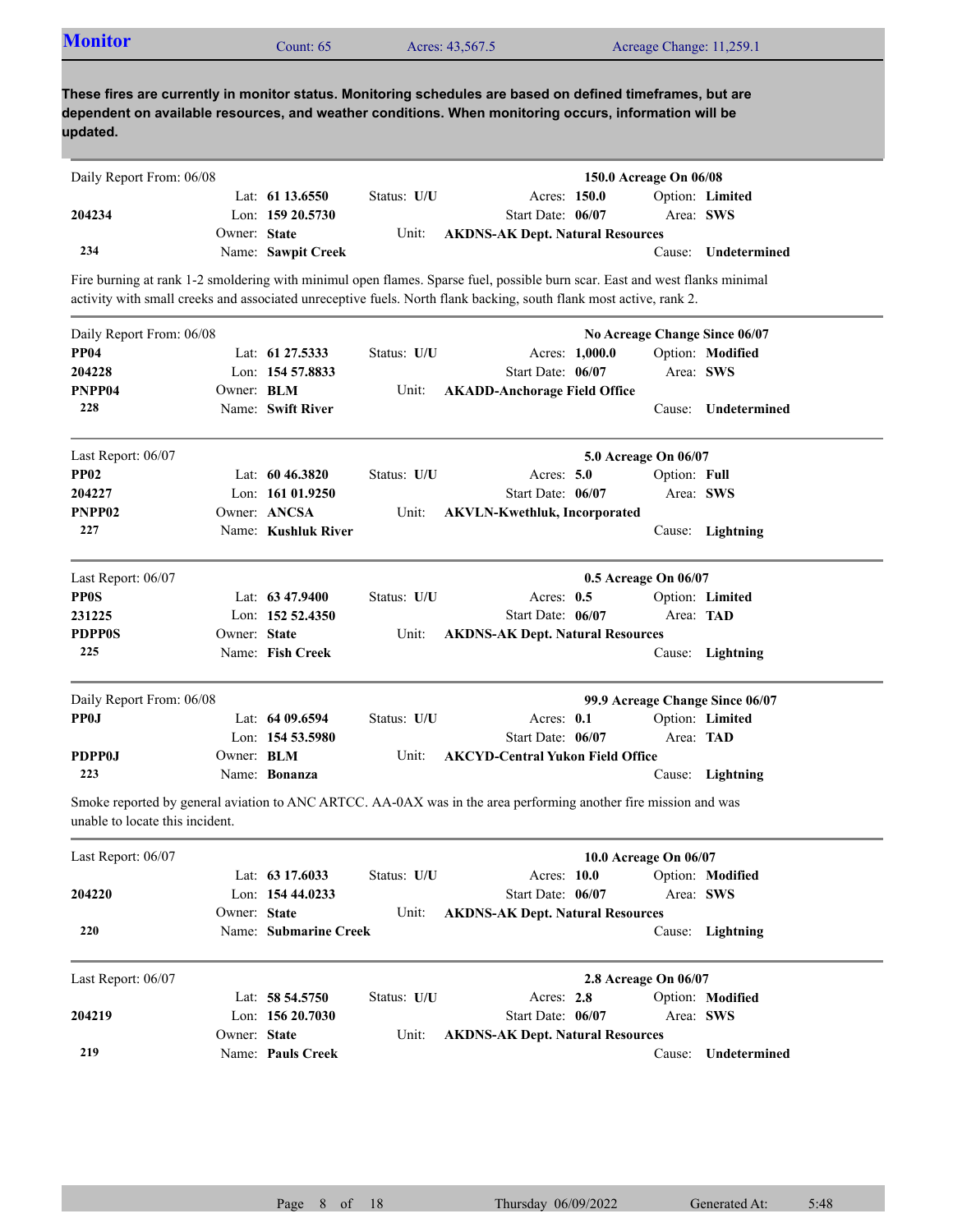| <b>Monitor</b><br>Acres: 43,567.5<br>Count: 65 | Acreage Change: 11,259.1 |
|------------------------------------------------|--------------------------|
|------------------------------------------------|--------------------------|

| Last Report: 06/07       |                   |                             |             |                                                                                                                                 | 10.0 Acreage On 06/07         |                     |
|--------------------------|-------------------|-----------------------------|-------------|---------------------------------------------------------------------------------------------------------------------------------|-------------------------------|---------------------|
| PPZ3                     |                   | Lat: $58\,43.4330$          | Status: U/U | Acres: 10.0                                                                                                                     |                               | Option: Limited     |
| 204218                   |                   | Lon: 155 58.1170            |             | Start Date: 06/07                                                                                                               |                               | Area: SWS           |
| PNPPZ3                   | Owner: NPS        |                             | Unit:       | <b>AKKAP-Katmai National Park and Preserve</b>                                                                                  |                               |                     |
| 218                      |                   | Name: Idavain               |             |                                                                                                                                 |                               | Cause: Lightning    |
| Last Report: 06/07       |                   |                             |             |                                                                                                                                 | 0.1 Acreage On 06/07          |                     |
| PPW4                     |                   | Lat: 59 11.4080             | Status: U/U | Acres: 0.1                                                                                                                      |                               | Option: Modified    |
| 204217                   |                   | Lon: 157 04.5530            |             | Start Date: 06/07                                                                                                               |                               | Area: SWS           |
| PNPPW4                   | Owner: <b>BLM</b> |                             | Unit:       | <b>AKADD-Anchorage Field Office</b>                                                                                             |                               |                     |
| 217                      |                   | Name: Levelock Creek        |             |                                                                                                                                 | Cause:                        | Undetermined        |
| Last Report: 06/07       |                   |                             |             |                                                                                                                                 | No Acreage Change Since 06/06 |                     |
|                          |                   | Lat: $61\,01.1050$          | Status: U/U | Acres: 7,392.2                                                                                                                  |                               | Option: Limited     |
| 204216                   |                   | Lon: $15420.6600$           |             | Start Date: 06/06                                                                                                               |                               | Area: SWS           |
|                          | Owner: State      |                             | Unit:       | <b>AKDNS-AK Dept. Natural Resources</b>                                                                                         |                               |                     |
| 216                      |                   | Name: Telaquana River       |             |                                                                                                                                 |                               | Cause: Lightning    |
| Last Report: 06/06       |                   |                             |             |                                                                                                                                 | 1.0 Acreage On 06/06          |                     |
| PPV <sub>2</sub>         |                   | Lat: $62\,05.3683$          | Status: U/U | Acres: $1.0$                                                                                                                    | Option: Full                  |                     |
|                          |                   | Lon: $16345.4983$           |             | Start Date: 06/06                                                                                                               |                               | Area: GAD           |
|                          |                   | Owner: ANCSA                | Unit:       | <b>AKVLN-Azachorok, Incorporated</b>                                                                                            |                               |                     |
| 215                      |                   | Name: Mountain Village Dump |             |                                                                                                                                 |                               | Cause: Human        |
| Daily Report From: 06/08 |                   |                             |             |                                                                                                                                 | No Acreage Change Since 06/07 |                     |
| PP00                     |                   | Lat: 62 15.0300             | Status: U/U | Acres: $0.5$                                                                                                                    | Option: Full                  |                     |
| 201214                   |                   | Lon: $15021.4100$           |             | Start Date: 06/06                                                                                                               |                               | Area: MSS           |
|                          | Owner: State      |                             | Unit:       | <b>AKDNS-AK Dept. Natural Resources</b>                                                                                         |                               |                     |
| 214                      |                   | Name: Treasure Creek        |             |                                                                                                                                 |                               | Cause: Undetermined |
| No Night Report          |                   |                             |             |                                                                                                                                 |                               |                     |
| Last Report: 06/07       |                   |                             |             |                                                                                                                                 | No Acreage Change Since 06/06 |                     |
|                          |                   | Lat: 61 39.1750             | Status: U/C | Acres: 0.1                                                                                                                      |                               | Option: Critical    |
| 201212                   |                   | Lon: 149 30.7130            |             | Start Date: 06/06                                                                                                               |                               | Area: MSS           |
|                          |                   | Owner: Private              | Unit:       | <b>AKPRI-Private</b>                                                                                                            |                               |                     |
| 212                      |                   | Name: Solitude              |             |                                                                                                                                 |                               | Cause: Human        |
| Last Report: 06/07       |                   |                             |             |                                                                                                                                 | No Acreage Change Since 06/06 |                     |
| <b>PP0Z</b>              |                   | Lat: 62 13.1300             | Status: U/U | Acres: $5.0$                                                                                                                    |                               | Option: Modified    |
| 201211                   |                   | Lon: $1505.3900$            |             | Start Date: 06/06                                                                                                               |                               | Area: MSS           |
|                          | Owner: State      |                             | Unit:       | <b>AKDNS-AK Dept. Natural Resources</b>                                                                                         |                               |                     |
| 211                      |                   | Name: Chelatna One          |             |                                                                                                                                 |                               | Cause: Lightning    |
| Daily Report From: 06/08 |                   |                             |             |                                                                                                                                 | No Acreage Change Since 06/07 |                     |
| PPU <sub>9</sub>         |                   | Lat: $5901.6300$            | Status: U/C | Acres: 8.0                                                                                                                      | Option: Full                  |                     |
| <b>204210</b>            |                   | Lon: $15738.4620$           |             | Start Date: 06/06                                                                                                               |                               | Area: SWS           |
| PNPPU9                   | Owner: State      |                             | Unit:       | <b>AKDNS-AK Dept. Natural Resources</b>                                                                                         |                               |                     |
| 210                      |                   | Name: Keefer Cutoff         |             |                                                                                                                                 |                               | Cause: Lightning    |
|                          |                   |                             |             | Smoke jumpers completed a final grid of the fire and called it controlled and out at 2000. All fire personnel were demobilized. |                               |                     |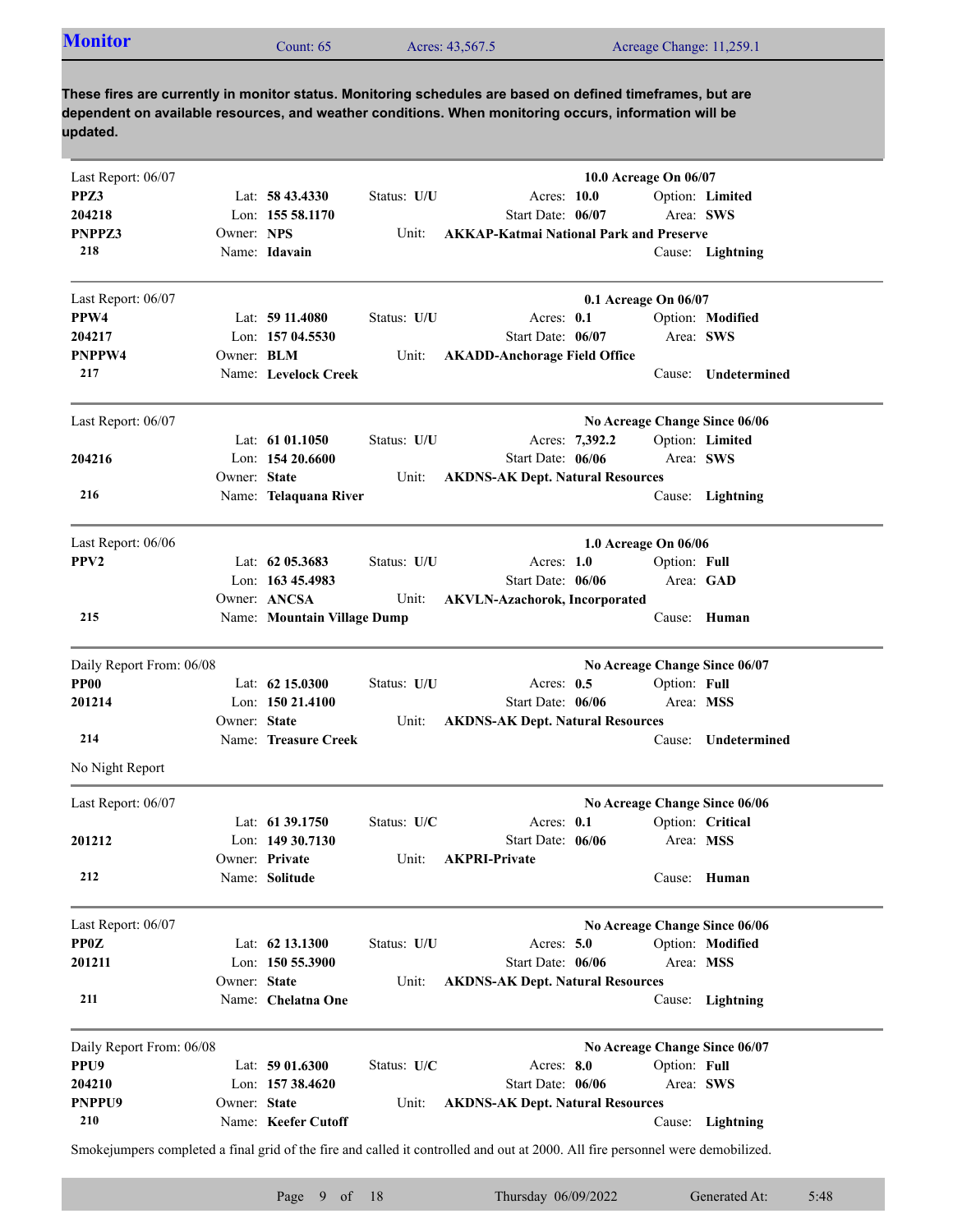| <b>Monitor</b><br>Acreage Change: 11,259.1<br>Acres: 43,567.5<br>Count: 65 |
|----------------------------------------------------------------------------|
|----------------------------------------------------------------------------|

| Last Report: 06/06       |              |                        |             |                                              | 0.5 Acreage On 06/06             |                                    |
|--------------------------|--------------|------------------------|-------------|----------------------------------------------|----------------------------------|------------------------------------|
| PPV1                     |              | Lat: $59\,20.8830$     | Status: U/U | Acres: 0.5                                   | Option: Full                     |                                    |
| 204209                   |              | Lon: 157 40.9820       |             | Start Date: 06/06                            | Area: SWS                        |                                    |
| PNPPV1                   |              | Owner: ANCSA           | Unit:       | <b>AKVLN-Ekwok Natives Limited</b>           |                                  |                                    |
| 209                      |              | Name: Koklong River    |             |                                              |                                  | Cause: Lightning                   |
| Last Report: 06/06       |              |                        |             |                                              | 0.1 Acreage On 06/06             |                                    |
|                          |              | Lat: $6029.0683$       | Status: U/U | Acres: 0.1                                   |                                  | Option: Limited                    |
| 204207                   |              | Lon: 158 31.9183       |             | Start Date: 06/06                            | Area: SWS                        |                                    |
|                          | Owner: State |                        | Unit:       | <b>AKDNS-AK Dept. Natural Resources</b>      |                                  |                                    |
| 207                      |              | Name: Maka Creek       |             |                                              |                                  | Cause: Lightning                   |
| Last Report: 06/07       |              |                        |             |                                              |                                  | 2,000.0 Acreage Change Since 06/06 |
|                          |              | Lat: $61\,34.2167$     | Status: U/U | Acres: 4,000.0                               |                                  | Option: Limited                    |
| 204206                   |              | Lon: $15800.3833$      |             | Start Date: 06/06                            | Area: SWS                        |                                    |
|                          | Owner: State |                        | Unit:       | <b>AKDNS-AK Dept. Natural Resources</b>      |                                  |                                    |
| 206                      |              | Name: Aghaluk Mountain |             |                                              |                                  | Cause: Lightning                   |
| Last Report: 06/06       |              |                        |             |                                              | 40.0 Acreage On 06/06            |                                    |
|                          |              | Lat: $59\,56.6620$     | Status: U/U | Acres: 40.0                                  | Option: Full                     |                                    |
| 204205                   |              | Lon: 155 16.4920       |             | Start Date: 06/06                            | Area: SWS                        |                                    |
|                          | Owner: State |                        | Unit:       | <b>AKDNS-AK Dept. Natural Resources</b>      |                                  |                                    |
| 205                      |              | Name: Upper Talarik    |             |                                              |                                  | Cause: Lightning                   |
| Last Report: 06/06       |              |                        |             |                                              | 0.1 Acreage On 06/06             |                                    |
| PPT <sub>6</sub>         |              | Lat: 59 57.4170        | Status: U/C | Acres: 0.1                                   |                                  | Option: Critical                   |
| 203204                   |              | Lon: $15143.4950$      |             | Start Date: 06/06                            | Area: <b>KKS</b>                 |                                    |
| PNPPT6                   |              | Owner: Private         | Unit:       | <b>AKPRI-Private</b>                         |                                  |                                    |
| 204                      |              | Name: Sunshine Dr      |             |                                              |                                  | Cause: Human                       |
| Last Report: 06/06       |              |                        |             |                                              | 0.1 Acreage On 06/06             |                                    |
| PPT7                     |              | Lat: $59\,57.2110$     | Status: U/C | Acres: $0.1$                                 |                                  | Option: Critical                   |
| 203203                   |              | Lon: $15143.4980$      |             | Start Date: 06/06                            | Area: <b>KKS</b>                 |                                    |
| PNPPT7                   |              | Owner: Private         | Unit:       | <b>AKPRI-Private</b>                         |                                  |                                    |
| 203                      | Name: Tim    |                        |             |                                              |                                  | Cause: Human                       |
| Daily Report From: 06/08 |              |                        |             |                                              |                                  | 1,190.0 Acreage Change Since 06/07 |
|                          |              | Lat: $58\,56.1420$     | Status: U/U | Acres: 1,200.0                               |                                  | Option: Limited                    |
| 204201                   |              | Lon: 159 27.3130       |             | Start Date: 06/06                            | Area: SWS                        |                                    |
|                          |              | Owner: USFWS           | Unit:       | <b>AKTGR-Togiak National Wildlife Refuge</b> |                                  |                                    |
| 201                      |              | Name: Togiak           |             |                                              |                                  | Cause: Lightning                   |
| No Night Report          |              |                        |             |                                              |                                  |                                    |
| Last Report: 06/07       |              |                        |             |                                              | 828.0 Acreage Change Since 06/06 |                                    |
|                          |              | Lat: $59\,45.0667$     | Status: U/U | Acres: 1,000.0                               |                                  | Option: Limited                    |
| 204200                   |              | Lon: 158 13.5000       |             | Start Date: 06/06                            | Area: SWS                        |                                    |
| 200                      | Owner: State |                        | Unit:       | <b>AKDNS-AK Dept. Natural Resources</b>      |                                  |                                    |
|                          |              | Name: Kokwok           |             |                                              |                                  | Cause: Lightning                   |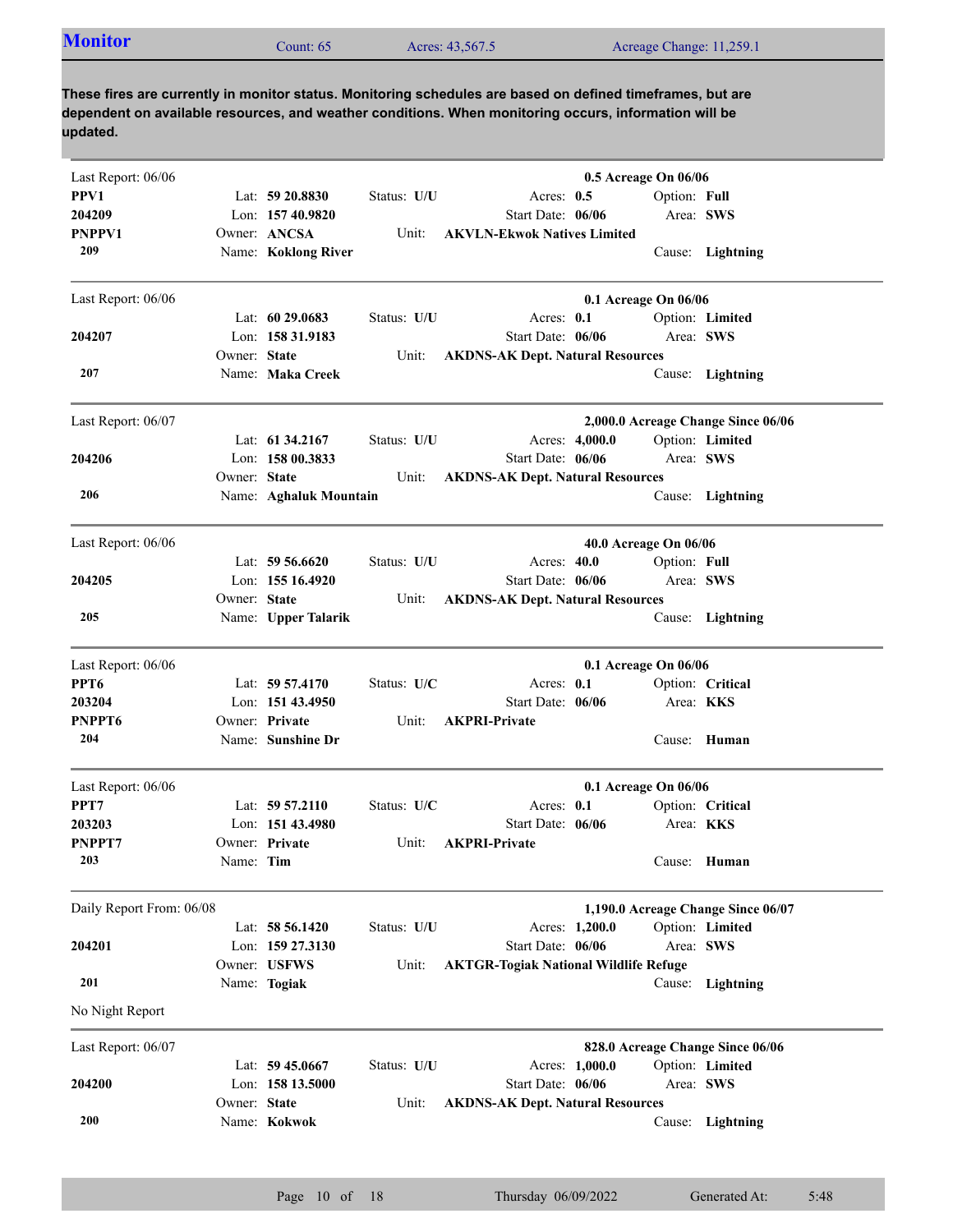| Last Report: 06/07 |                   |                                      |             |                                                |           | No Acreage Change Since 06/05       |
|--------------------|-------------------|--------------------------------------|-------------|------------------------------------------------|-----------|-------------------------------------|
| 204198             |                   | Lat: 61 34,7770<br>Lon: $15600.7260$ | Status: U/U | Acres: 2.0<br>Start Date: 06/05                | Area: SWS | Option: Limited                     |
|                    | Owner: <b>BLM</b> |                                      | Unit:       | <b>AKADD-Anchorage Field Office</b>            |           |                                     |
| 198                |                   | Name: Stony River                    |             |                                                |           | Cause: Lightning                    |
| Last Report: 06/07 |                   |                                      |             |                                                |           | No Acreage Change Since 06/05       |
|                    |                   | Lat: 61 34.5520                      | Status: U/U | Acres: $3.0$                                   |           | Option: Limited                     |
| 204197             |                   | Lon: 155 51.0000                     |             | Start Date: 06/05                              | Area: SWS |                                     |
|                    | Owner: <b>BLM</b> |                                      | Unit:       | <b>AKADD-Anchorage Field Office</b>            |           |                                     |
| 197                |                   | Name: Gagaryah River                 |             |                                                |           | Cause: Lightning                    |
| Last Report: 06/07 |                   |                                      |             |                                                |           | No Acreage Change Since 06/05       |
|                    |                   | Lat: $60\,33.7470$                   | Status: U/U | Acres: 74.1                                    |           | Option: Limited                     |
| 204193             |                   | Lon: 156 45.9050                     |             | Start Date: 06/05                              | Area: SWS |                                     |
|                    | Owner: State      |                                      | Unit:       | <b>AKDNS-AK Dept. Natural Resources</b>        |           |                                     |
| 193                |                   | Name: Cabin Creek                    |             |                                                |           | Cause: Lightning                    |
| Last Report: 06/06 |                   |                                      |             |                                                |           | 0.2 Acreage Change Since 06/05      |
| PPN7               |                   | Lat: 63 38.3334                      | Status: U/U | Acres: $0.3$                                   |           | Option: Limited                     |
|                    |                   | Lon: 149 12.3720                     |             | Start Date: 06/05                              | Area: TAD |                                     |
| PDPPN7             | Owner: NPS        |                                      | Unit:       | <b>AKDEP-Denali National Park and Preserve</b> |           |                                     |
| 191                |                   | Name: Savage Jenny                   |             |                                                |           | Cause: Lightning                    |
| Last Report: 06/07 |                   |                                      |             |                                                |           | No Acreage Change Since 06/05       |
| PPN3               |                   | Lat: 61 32.1970                      | Status: U/U | Acres: 526.0                                   |           | Option: Limited                     |
| 204190             |                   | Lon: 155 04.6010                     |             | Start Date: 06/05                              | Area: SWS |                                     |
| PNPPN3             | Owner: <b>BLM</b> |                                      | Unit:       | <b>AKADD-Anchorage Field Office</b>            |           |                                     |
| 190                |                   | Name: South Lime Lake                |             |                                                |           | Cause: Lightning                    |
| Last Report: 06/05 |                   |                                      |             | 10.0 Acreage On 06/05                          |           |                                     |
|                    |                   | Lat: $60\,27.2210$                   | Status: U/U | Acres: 10.0                                    |           | Option: Limited                     |
| 204189             |                   | Lon: $15639.5220$                    |             | Start Date: 06/05                              | Area: SWS |                                     |
|                    | Owner: State      |                                      | Unit:       | <b>AKDNS-AK Dept. Natural Resources</b>        |           |                                     |
| 189                |                   | Name: Nushagak River                 |             |                                                |           | Cause: Lightning                    |
| Last Report: 06/07 |                   |                                      |             |                                                |           | -1,105.5 Acreage Change Since 06/05 |
|                    |                   | Lat: 60 59.6240                      | Status: U/U | Acres: 50.0                                    |           | Option: Limited                     |
| 204188             |                   | Lon: 156 09.6390                     |             | Start Date: 06/05                              | Area: SWS |                                     |
|                    | Owner: State      |                                      | Unit:       | <b>AKDNS-AK Dept. Natural Resources</b>        |           |                                     |
| 188                |                   | Name: Hook Creek                     |             |                                                | Cause:    | Lightning                           |
| Last Report: 06/05 |                   |                                      |             | 62.0 Acreage On 06/05                          |           |                                     |
| PPN <sub>2</sub>   |                   | Lat: 62 35.9870                      | Status: U/U | Acres: 62.0                                    |           | Option: Limited                     |
| 214187             |                   | Lon: $14548.3480$                    |             | Start Date: 06/05                              | Area: CRS |                                     |
| PNPPN <sub>2</sub> | Owner: <b>BLM</b> |                                      | Unit:       | <b>AKGLD-Glennallen Field Office</b>           |           |                                     |
| 187                |                   | Name: Fish Lake                      |             |                                                |           | Cause: Lightning                    |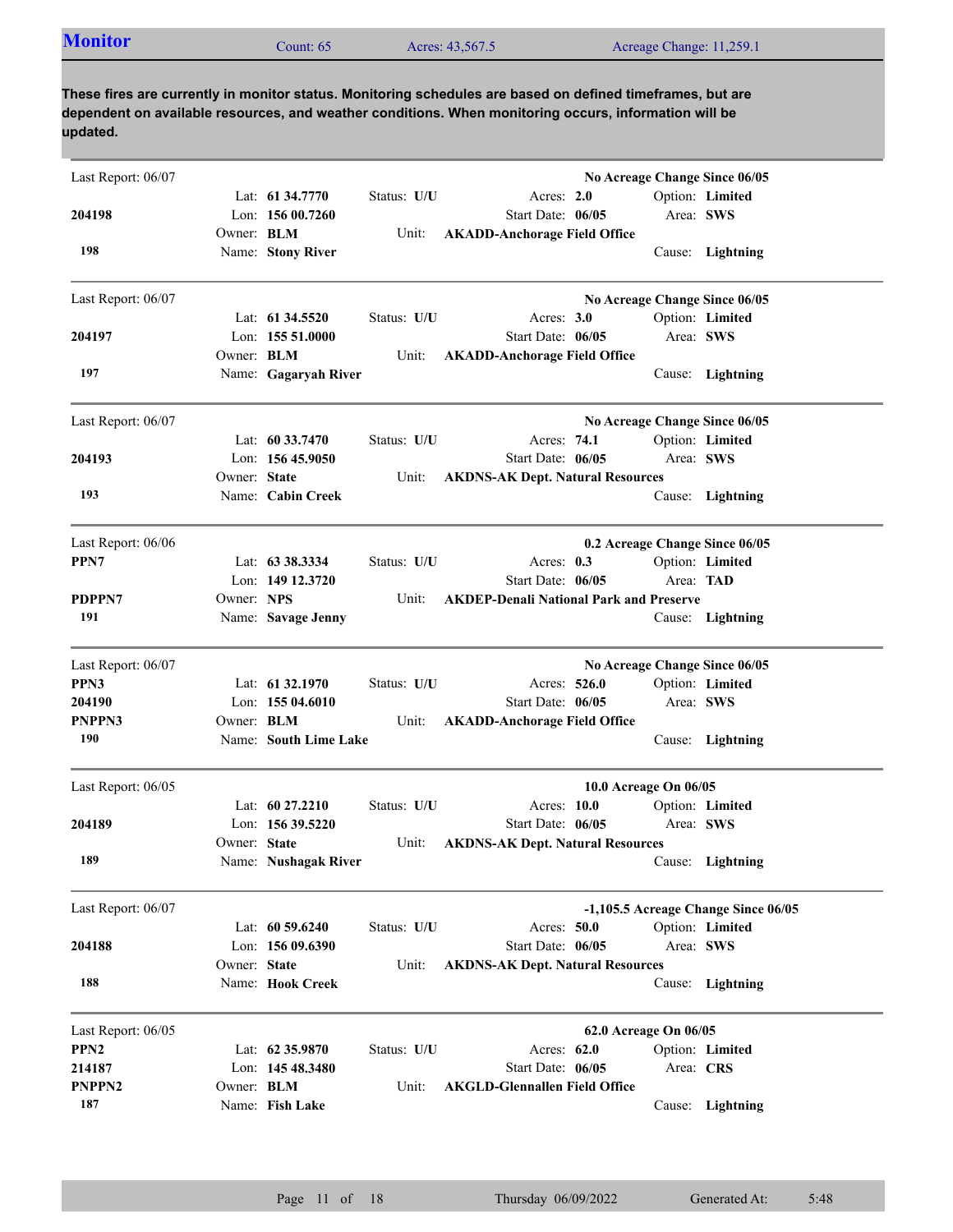| <b>Monitor</b>                               |                   | Count: 65                |               | Acres: 43,567.5                                                                                            |                      |              | Acreage Change: 11,259.1           |
|----------------------------------------------|-------------------|--------------------------|---------------|------------------------------------------------------------------------------------------------------------|----------------------|--------------|------------------------------------|
|                                              |                   |                          |               |                                                                                                            |                      |              |                                    |
|                                              |                   |                          |               | These fires are currently in monitor status. Monitoring schedules are based on defined timeframes, but are |                      |              |                                    |
|                                              |                   |                          |               | dependent on available resources, and weather conditions. When monitoring occurs, information will be      |                      |              |                                    |
| updated.                                     |                   |                          |               |                                                                                                            |                      |              |                                    |
|                                              |                   |                          |               |                                                                                                            |                      |              | No Acreage Change Since 06/07      |
| Daily Report From: 06/08<br>PPM <sub>8</sub> |                   | Lat: $63\,32.2167$       | Status: U/U   | Acres: 13.0                                                                                                |                      |              | Option: Modified                   |
| 204186                                       |                   | Lon: $15336.2167$        |               | Start Date: 06/05                                                                                          |                      | Area: SWS    |                                    |
| <b>PNPPM8</b>                                | Owner: State      |                          | Unit:         | <b>AKDNS-AK Dept. Natural Resources</b>                                                                    |                      |              |                                    |
| 186                                          |                   | Name: Rungun Creek       |               |                                                                                                            |                      |              | Cause: Lightning                   |
| All fire personnel were demobilized today.   |                   |                          |               |                                                                                                            |                      |              |                                    |
| Last Report: 06/07                           |                   |                          |               |                                                                                                            |                      |              | 7,880.0 Acreage Change Since 06/05 |
| PPR <sub>4</sub>                             |                   | Lat: $62$ 19.9500        | Status: U/U   | Acres: 8,000.0                                                                                             |                      |              | Option: Limited                    |
| 204183                                       |                   | Lon: 155 17.9300         |               | Start Date: 06/04                                                                                          |                      | Area: SWS    |                                    |
| PNPPR4                                       | Owner: <b>BLM</b> |                          | Unit:         | <b>AKADD-Anchorage Field Office</b>                                                                        |                      |              |                                    |
| 183                                          |                   | Name: Tatlawiksuk        |               |                                                                                                            |                      |              | Cause: Lightning                   |
| Last Report: 06/06                           |                   |                          |               |                                                                                                            |                      |              | No Acreage Change Since 06/05      |
| PPJ9                                         |                   | Lat: 58 50.5000          | Status: U/C   | Acres: 220.0                                                                                               |                      |              | Option: Modified                   |
| 204182                                       |                   | Lon: 156 17.5834         |               | Start Date: 06/04                                                                                          |                      | Area: SWS    |                                    |
| PNPPJ9                                       | Owner: State      |                          | Unit:         | <b>AKDNS-AK Dept. Natural Resources</b>                                                                    |                      |              |                                    |
| 182                                          |                   | Name: King Salmon Creek  |               |                                                                                                            |                      |              | Cause: Lightning                   |
|                                              |                   |                          |               |                                                                                                            |                      |              |                                    |
| Last Report: 06/04                           |                   |                          |               |                                                                                                            | 0.1 Acreage On 06/04 |              |                                    |
|                                              |                   | Lat: $61\,35.9910$       | Status: $U/C$ | Acres: 0.1                                                                                                 |                      |              | Option: Critical                   |
| 201180                                       |                   | Lon: 149 27.7536         |               | Start Date: 06/04                                                                                          |                      | Area: MSS    |                                    |
|                                              |                   | Owner: Private           | Unit:         | <b>AKPRI-Private</b>                                                                                       |                      |              |                                    |
| 180                                          |                   | Name: Spruce Roy         |               |                                                                                                            |                      |              | Cause: Human                       |
| Last Report: 06/04                           |                   |                          |               |                                                                                                            |                      |              | No Acreage Change Since 06/03      |
| PPF1                                         |                   | Lat: 64 42.5167          | Status: U/U   | Acres: 0.1                                                                                                 |                      | Option: Full |                                    |
|                                              |                   | Lon: 155 29.5267         |               | Start Date: 06/03                                                                                          |                      |              | Area: GAD                          |
| PDPPF1                                       |                   | Owner: ANCSA             | Unit:         | <b>AKVLN-Dineega Corporation</b>                                                                           |                      |              |                                    |
| 179                                          |                   | Name: Ruby Dump          |               |                                                                                                            |                      |              | Cause: Human                       |
| Last Report: 06/03                           |                   |                          |               |                                                                                                            | 0.1 Acreage On 06/03 |              |                                    |
| PPE4                                         |                   | Lat: 61 56.3310          | Status: U/U   | Acres: 0.1                                                                                                 |                      | Option: Full |                                    |
|                                              |                   | Lon: 162 52.4760         |               | Start Date: 06/03                                                                                          |                      | Area: GAD    |                                    |
| PDPPE4                                       |                   | Owner: ANCSA             | Unit:         | <b>AKVLN-Pilot Station, Incorporated</b>                                                                   |                      |              |                                    |
| 176                                          |                   | Name: PILOT STATION DUMP |               |                                                                                                            |                      |              | Cause: Human                       |

| Last Report: 06/04   |              |                       |               |                                   |                       | No Acreage Change Since 06/03 |
|----------------------|--------------|-----------------------|---------------|-----------------------------------|-----------------------|-------------------------------|
|                      |              | Lat: $62\,06.1830$    | Status: $U/C$ | Acres: $0.5$                      |                       | Option: Critical              |
| 214174               |              | Lon: $14532.2450$     |               | Start Date: $06/03$               | Area: CRS             |                               |
|                      | Owner: State |                       | Unit:         | <b>AKAKS-University of Alaska</b> |                       |                               |
| 174                  |              | Name: Old Dump Road 2 |               |                                   |                       | Cause: Human                  |
| Last Report: $06/02$ |              |                       |               |                                   | 10.0 Acreage On 06/02 |                               |
| PN9M                 |              | Lat: $5905.8400$      | Status: U/U   | Acres: $10.0$                     | Option: Full          |                               |
| 204172               |              | Lon: $15833.2700$     |               | Start Date: $06/02$               | Area: SWS             |                               |
| <b>PNPN9M</b>        | Owner: City  |                       | Unit:         | <b>AKAKS-Dillingham, City of</b>  |                       |                               |
| 172                  |              | Name: Dillingham Dump |               |                                   | Cause:                | <b>Undetermined</b>           |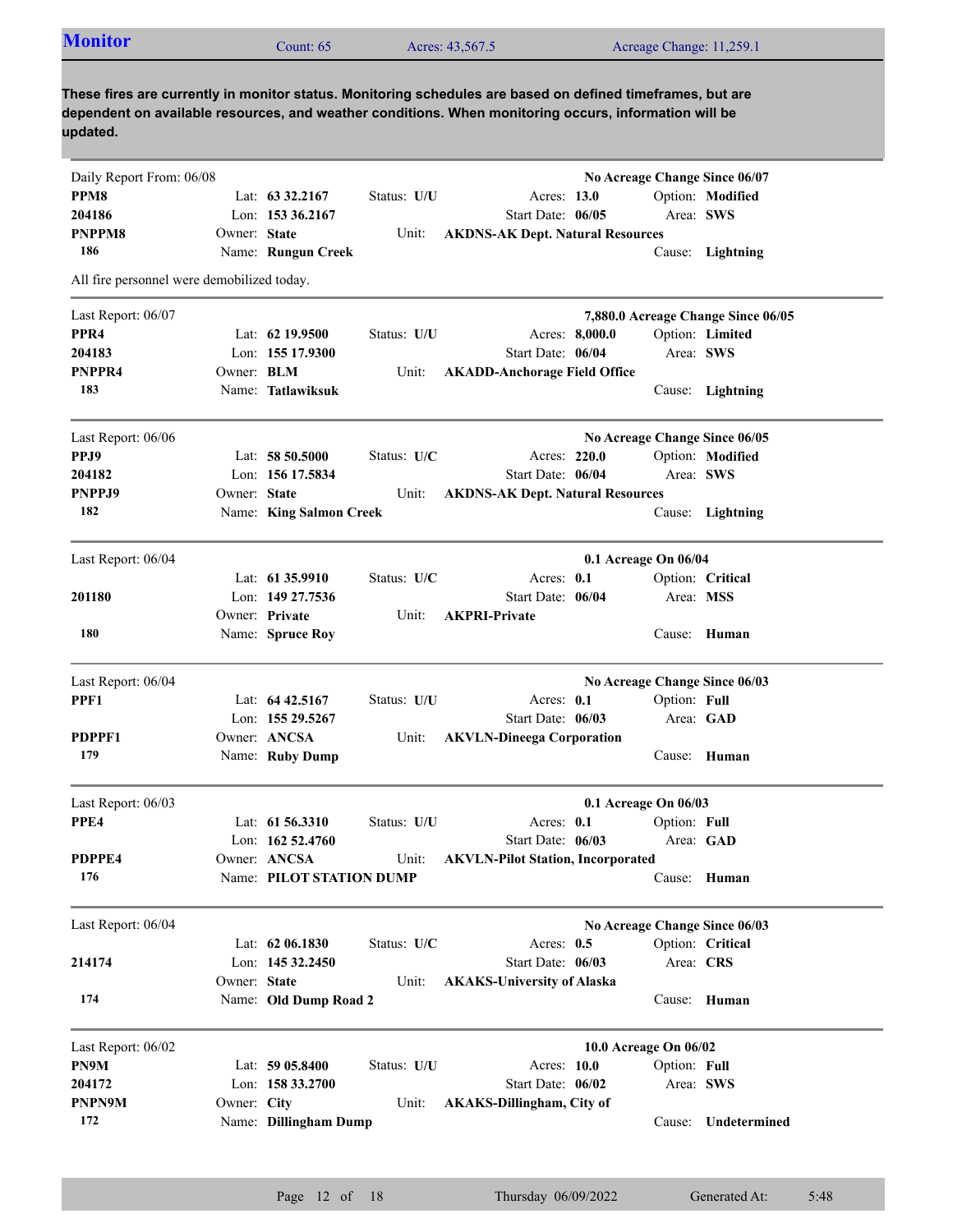| <b>Monitor</b> | Count: 65 | Acres: 43,567.5 | Acreage Change: 11,259.1 |
|----------------|-----------|-----------------|--------------------------|
|                |           |                 |                          |

| Last Report: 06/02   |            |                                     |             | 0.1 Acreage On 06/02                                                   |              |                               |
|----------------------|------------|-------------------------------------|-------------|------------------------------------------------------------------------|--------------|-------------------------------|
|                      |            | Lat: $61\,35.8600$                  | Status: U/C | Acres: 0.1                                                             |              | Option: Critical              |
| 201167               |            | Lon: $14925.0100$                   |             | Start Date: 06/02                                                      | Area: MSS    |                               |
| 167                  |            | Owner: Private<br>Name: Peck 2      | Unit:       | <b>AKPRI-Private</b>                                                   |              | Cause: Human                  |
| Last Report: 06/01   |            |                                     |             | 2.0 Acreage On 06/01                                                   |              |                               |
|                      |            | Lat: $5907.5150$                    | Status: U/U | Acres: 2.0                                                             | Option: Full |                               |
| 204166               |            | Lon: 161 33.5630                    |             | Start Date: 06/01                                                      | Area: SWS    |                               |
| 166                  |            | Owner: ANCSA<br>Name: Mumtrak Hill  | Unit:       | <b>AKVLN-Kiutsarak, Incorporated</b>                                   | Cause:       | Undetermined                  |
| Last Report: 06/01   |            |                                     |             | 1.0 Acreage On 06/01                                                   |              |                               |
| <b>PN78</b>          |            | Lat: 63 57.0767                     | Status: U/U | Acres: $1.0$                                                           |              | Option: Limited               |
|                      |            | Lon: 146 17.6400                    |             | Start Date: 06/01                                                      | Area: MID    |                               |
| PDPN78               | Owner: DOD |                                     | Unit:       | <b>AKFWQ-Fort Wainwright, Donnelly TA</b>                              |              |                               |
| 164                  |            | Name: Oklahoma 3                    |             |                                                                        |              | Cause: Human                  |
| Last Report: 05/31   |            |                                     |             | 0.5 Acreage On 05/31                                                   |              |                               |
| PN6X                 |            | Lat: 63 56.9772                     | Status: U/U | Acres: $0.5$                                                           |              | Option: Limited               |
|                      |            | Lon: 146 17.3880                    |             | Start Date: 05/31                                                      | Area: MID    |                               |
| <b>PDPN6X</b><br>161 | Owner: DOD | Name: Oklahoma 2                    | Unit:       | <b>AKFWQ-Fort Wainwright, Donnelly TA</b>                              |              | Cause: Human                  |
|                      |            |                                     |             |                                                                        |              |                               |
| Last Report: 06/01   |            |                                     |             |                                                                        |              | No Acreage Change Since 05/31 |
| PN5C                 |            | Lat: 62 49.3776                     | Status: U/C | Acres: 41.0                                                            | Option: Full |                               |
| PDPN5C               |            | Lon: 163 18.0480<br>Owner: USFWS    | Unit:       | Start Date: 05/30<br><b>AKYDR-Yukon Delta National Wildlife Refuge</b> | Area: GAD    |                               |
| 158                  |            | Name: Pastolik River                |             |                                                                        |              | Cause: Lightning              |
| Last Report: 06/01   |            |                                     |             |                                                                        |              | No Acreage Change Since 05/31 |
| PN5B                 |            | Lat: 63 01.6776                     | Status: U/C | Acres: 234.0                                                           | Option: Full |                               |
|                      |            | Lon: 163 03.6660                    |             | Start Date: 05/30                                                      | Area: GAD    |                               |
| PDPN5B               |            | Owner: ANCSA                        | Unit:       | <b>AKVLN-Kotlik Yupik Corporation</b>                                  |              |                               |
| 157                  |            | Name: Hogback Hill                  |             |                                                                        |              | Cause: Lightning              |
| Last Report: 05/30   |            |                                     |             | 0.1 Acreage On 05/30                                                   |              |                               |
|                      |            | Lat: 61 37.2517                     | Status: U/C | Acres: 0.1                                                             |              | Option: Critical              |
| 201153               |            | Lon: 149 23.3217                    |             | Start Date: 05/30                                                      | Area: MSS    |                               |
| 153                  |            | Owner: Private<br>Name: Kings River | Unit:       | <b>AKPRI-Private</b>                                                   | Cause:       | Undetermined                  |
| Last Report: 06/07   |            |                                     |             |                                                                        |              | No Acreage Change Since 06/06 |
| PN4F                 |            | Lat: 58 13.1500                     | Status: U/U | Acres: 8,127.0                                                         |              | Option: Limited               |
| 204151               |            | Lon: 155 57.9667                    |             | Start Date: 05/29                                                      | Area: SWS    |                               |
| PNPN4F               | Owner: NPS |                                     | Unit:       | <b>AKKAP-Katmai National Park and Preserve</b>                         |              |                               |
| 151                  |            | Name: Contact Creek                 |             |                                                                        |              | Cause: Lightning              |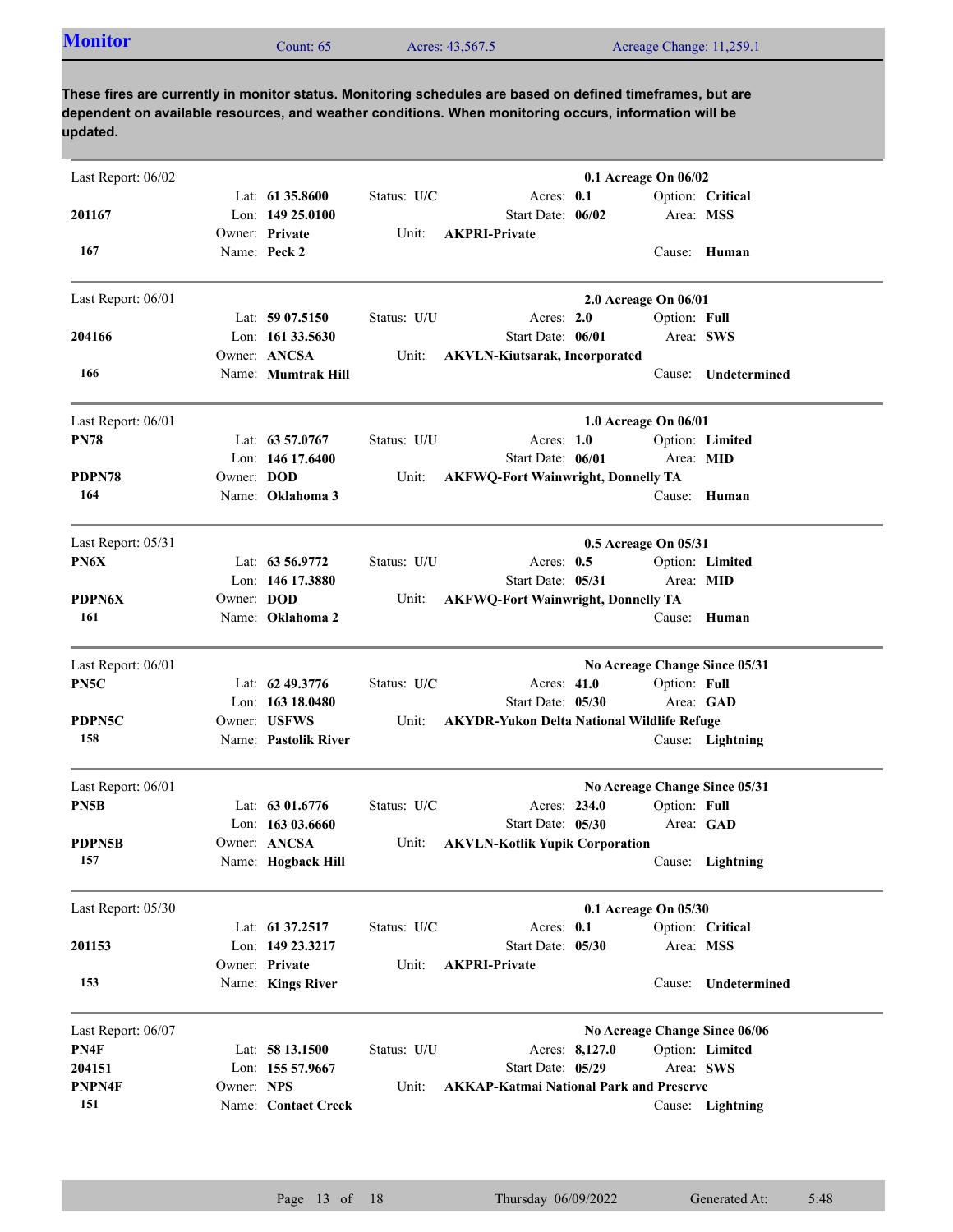| <b>Monitor</b> | Count: $65$ | Acres: 43,567.5 | Acreage Change: 11,259.1 |
|----------------|-------------|-----------------|--------------------------|
|----------------|-------------|-----------------|--------------------------|

| Last Report: 06/02 |              |                     |             | No Acreage Change Since 05/30                  |
|--------------------|--------------|---------------------|-------------|------------------------------------------------|
| PN3C               |              | Lat: $6511.9280$    | Status: U/C | Acres: $1.6$<br>Option: Full                   |
| 231148             |              | Lon: $15202.1180$   |             | Start Date: 05/29<br>Area: TAD                 |
| PDPN3C             |              | Owner: Private      | Unit:       | <b>AKPRI-Private</b>                           |
| 148                |              | Name: White Alice   |             | Cause: Human                                   |
|                    |              |                     |             |                                                |
| Last Report: 05/27 |              |                     |             | 0.1 Acreage On 05/27                           |
| PN1T               |              | Lat: $62\,55.2318$  | Status: U/U | Acres: 0.1<br>Option: Full                     |
| 231143             |              | Lon: $16005.4060$   |             | Start Date: 05/27<br>Area: GAD                 |
| PDPN1T             |              | Owner: ANCSA        | Unit:       | <b>AKVLN-Hee-yea-Lindge Corporation</b>        |
| 143                |              | Name: Grayling Dump |             | Cause: Human                                   |
|                    |              |                     |             |                                                |
| Last Report: 05/31 |              |                     |             | No Acreage Change Since 05/27                  |
|                    |              | Lat: 64 47.5233     | Status: U/C | Acres: 0.1<br>Option: Critical                 |
| 211140             |              | Lon: 147 24.5467    |             | Start Date: 05/27<br>Area: FAS                 |
|                    | Owner: State |                     | Unit:       | <b>AKDNS-AK Dept. Natural Resources</b>        |
| 140                |              | Name: Marigold      |             | Undetermined<br>Cause:                         |
|                    |              |                     |             |                                                |
| Last Report: 05/26 |              |                     |             | 5.0 Acreage On 05/26                           |
| PNY <sub>6</sub>   |              | Lat: $60\,53.6667$  | Status: U/C | Acres: $5.0$<br>Option: Full                   |
| 204139             |              | Lon: 162 31.6667    |             | Start Date: 05/26<br>Area: SWS                 |
| PNPNY6             |              | Owner: ANCSA        | Unit:       | <b>AKVLN-Kasigluk, Incorporated</b>            |
| 139                |              | Name: Kasigluk      |             | Undetermined<br>Cause:                         |
| Last Report: 05/31 |              |                     |             | No Acreage Change Since 05/28                  |
| PNV1               |              | Lat: 59 50.9383     | Status: U/C | Option: Critical<br>Acres: 13.3                |
| 203134             |              | Lon: $15058.3750$   |             | Start Date: 05/25<br>Area: KKS                 |
| PNPNV1             | Owner: State |                     | Unit:       | <b>AKDNS-AK Dept. Natural Resources</b>        |
| 134                |              | Name: Caribou       |             | Cause: Human                                   |
|                    |              |                     |             |                                                |
| Last Report: 05/22 |              | Lat: $64\,55.7600$  |             | No Acreage Change Since 05/21<br>Acres: $40.8$ |
| PNC3               |              | Lon: 161 11.3517    | Status: U/U | Option: Modified<br>Area: GAD                  |
|                    |              |                     |             | Start Date: 05/21                              |
| PDPNC3             |              | Owner: ANCSA        | Unit:       | <b>AKVLN-Koyuk Native Corporation</b>          |
| 121                |              | Name: Koyuk Dump    |             | Cause: Human                                   |
| Last Report: 05/21 |              |                     |             | No Acreage Change Since 05/20                  |
|                    |              | Lat: 59 31.5960     | Status: U/C | Option: Full<br>Acres: 0.1                     |
| 203113             |              | Lon: 151 26.3920    |             | Start Date: 05/20<br>Area: KKS                 |
|                    |              | Owner: Private      | Unit:       | <b>AKPRI-Private</b>                           |
| 113                |              | Name: Sadie Cove    |             | Cause: Human                                   |
|                    |              |                     |             |                                                |
| Last Report: 05/20 |              | Lat: 63 53.7350     |             | 0.1 Acreage On 05/20<br>Acres: 0.1             |
|                    |              |                     | Status: U/C | Option: Limited                                |
| 212111             |              | Lon: 145 08.1200    |             | Start Date: 05/20<br>Area: DAS                 |
| 111                | Owner: State |                     | Unit:       | <b>AKDNS-AK Dept. Natural Resources</b>        |
|                    |              | Name: Barley Way    |             | Undetermined<br>Cause:                         |
|                    |              |                     |             |                                                |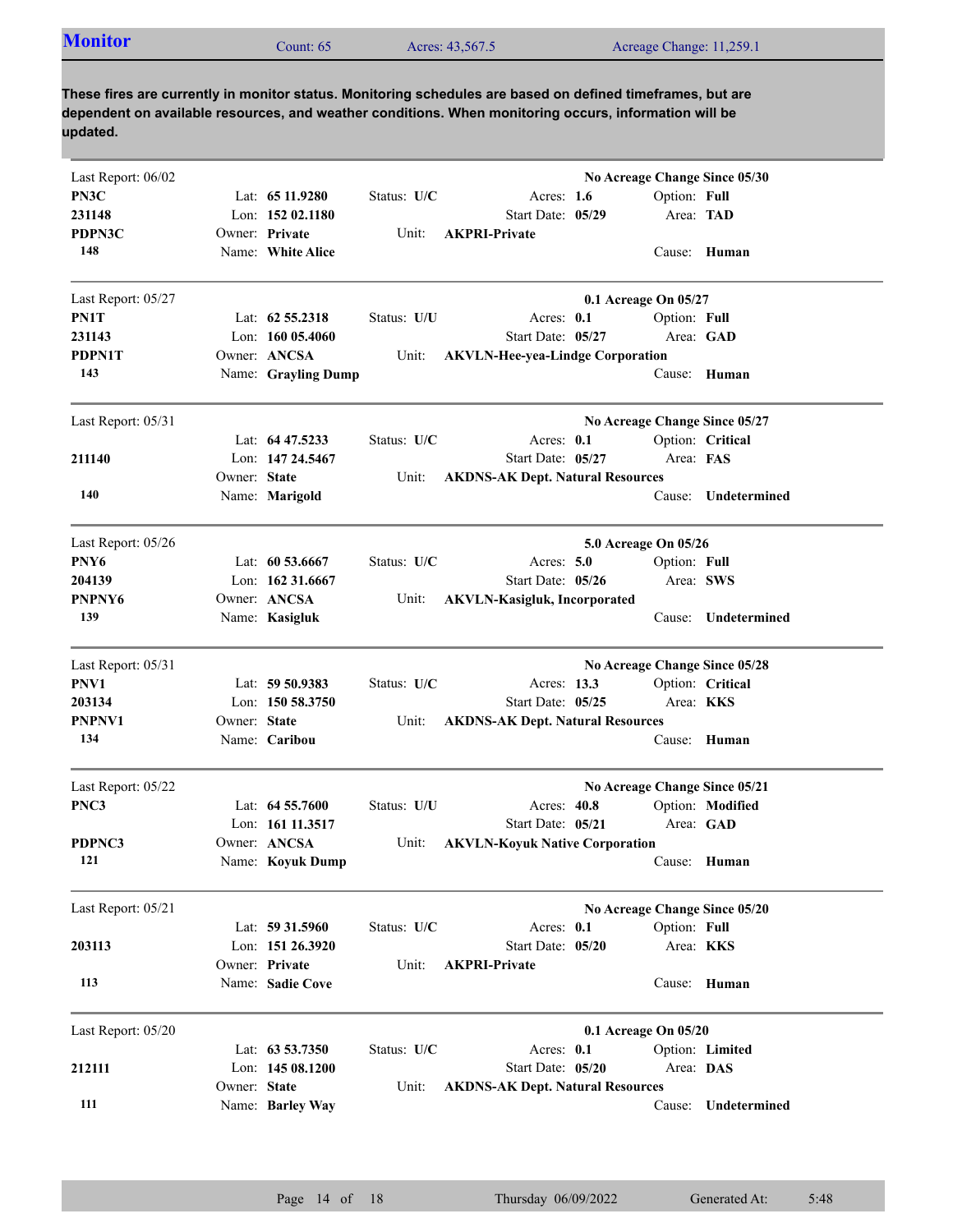| <b>Monitor</b><br>Acreage Change: 11,259.1<br>Count: $65$<br>Acres: 43,567.5 |  |
|------------------------------------------------------------------------------|--|
|------------------------------------------------------------------------------|--|

| Last Report: 05/20 |                   |                         |             |                                                     | 0.1 Acreage On 05/20  |              |                                 |
|--------------------|-------------------|-------------------------|-------------|-----------------------------------------------------|-----------------------|--------------|---------------------------------|
| PM9B               |                   | Lat: $6505.8410$        | Status: U/U | Acres: 0.1                                          |                       |              | Option: Limited                 |
|                    |                   | Lon: 141 38.3700        |             | Start Date: 05/20                                   |                       |              | Area: UYD                       |
| PDPM9B             | Owner: NPS        |                         | Unit:       | <b>AKYCP-Yukon-Charley Rivers National Preserve</b> |                       |              |                                 |
| 109                |                   | Name: Trout Creek       |             |                                                     |                       |              | Cause: Lightning                |
| Last Report: 05/23 |                   |                         |             |                                                     |                       |              | 25.7 Acreage Change Since 05/20 |
| PM9D               |                   | Lat: $6501.5850$        | Status: U/U | Acres: 25.8                                         |                       |              | Option: Modified                |
|                    |                   | Lon: 141 14.8017        |             | Start Date: 05/20                                   |                       |              | Area: UYD                       |
| PDPM9D             |                   | Owner: ANCSA            | Unit:       | <b>AKDYN-Doyon, Limited</b>                         |                       |              |                                 |
| 108                |                   | Name: Windfall Mountain |             |                                                     |                       |              | Cause: Lightning                |
| Last Report: 05/19 |                   |                         |             |                                                     |                       |              | No Acreage Change Since 05/18   |
| PM7S               |                   | Lat: $59\,48.9260$      | Status: U/C | Acres: 1.5                                          |                       |              | Option: Critical                |
| 203101             |                   | Lon: 151 05.4650        |             | Start Date: 05/18                                   |                       |              | Area: <b>KKS</b>                |
| PNPM7S             |                   | Owner: Private          | Unit:       | <b>AKPRI-Private</b>                                |                       |              |                                 |
| 101                |                   | Name: Olia Court        |             |                                                     |                       |              | Cause: Human                    |
| Last Report: 05/18 |                   |                         |             |                                                     |                       |              | No Acreage Change Since 05/17   |
|                    |                   | Lat: $60\,31.9040$      | Status: U/C | Acres: $0.1$                                        |                       |              | Option: Critical                |
| 203099             |                   | Lon: 150 47.9930        |             | Start Date: 05/17                                   |                       | Area: KKS    |                                 |
|                    |                   | Owner: Private          | Unit:       | <b>AKPRI-Private</b>                                |                       |              |                                 |
| 099                | Name: Adele       |                         |             |                                                     |                       | Cause:       | Human                           |
| Last Report: 05/20 |                   |                         |             |                                                     |                       |              | No Acreage Change Since 05/19   |
| PM5M               |                   | Lat: 58 36.4200         | Status: U/C | Acres: 24.3                                         |                       |              | Option: Unplanned               |
| 204096             |                   | Lon: $15957.9600$       |             | Start Date: 05/17                                   |                       | Area: SWS    |                                 |
| PNPM5M             | Owner: State      |                         | Unit:       | <b>AKDNS-AK Dept. Natural Resources</b>             |                       |              |                                 |
| 096                |                   | Name: Walrus Islands    |             |                                                     |                       | Cause:       | Undetermined                    |
| Last Report: 05/16 |                   |                         |             |                                                     | 29.2 Acreage On 05/16 |              |                                 |
| <b>PM38</b>        |                   | Lat: $59\,42.6226$      | Status: U/C | Acres: 29.2                                         |                       | Option: Full |                                 |
| 204090             |                   | Lon: 161 53.2962        |             | Start Date: 05/16                                   |                       |              | Area: SWS                       |
| PNPM38             |                   | Owner: ANCSA            | Unit:       | <b>AKVLN-Qanirtuuq, Incorporated</b>                |                       |              |                                 |
| 090                |                   | Name: Arolik            |             |                                                     |                       |              | Cause: Undetermined             |
| Last Report: 05/12 |                   |                         |             |                                                     | 0.2 Acreage On 05/12  |              |                                 |
|                    |                   | Lat: 60 27.8230         | Status: U/C | Acres: $0.2$                                        |                       |              | Option: Critical                |
| 203079             |                   | Lon: 151 10.3720        |             | Start Date: 05/12                                   |                       | Area: KKS    |                                 |
|                    | Owner: State      |                         | Unit:       | <b>AKDNS-AK Dept. Natural Resources</b>             |                       |              |                                 |
| 079                |                   | Name: Wendy Lane        |             |                                                     |                       | Cause:       | Human                           |
| Last Report: 06/04 |                   |                         |             |                                                     |                       |              | No Acreage Change Since 05/18   |
|                    |                   | Lat: 51 57.2683         | Status: U/U | Acres: 919.6                                        |                       |              | Option: Unplanned               |
| 204078             |                   | Lon: 176 38.7183        |             | Start Date: 05/08                                   |                       |              | Area: SWS                       |
|                    | Owner: <b>DOD</b> |                         | Unit:       | <b>AKNVQ-U.S. Navy</b>                              |                       |              |                                 |
| 078                | Name: Adak        |                         |             |                                                     |                       |              | Cause: Human                    |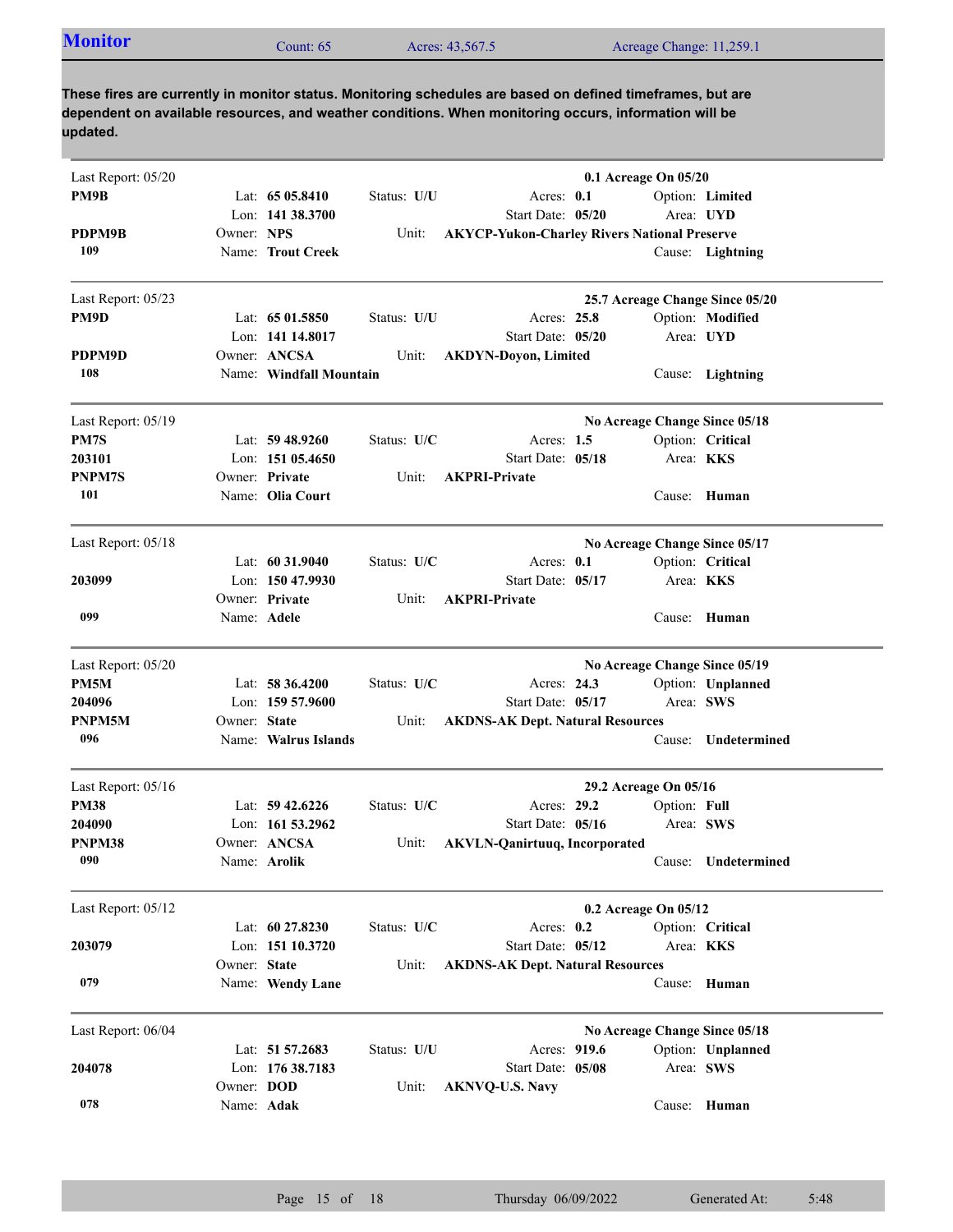| Acreage Change: 11,259.1<br>Acres: 43,567.5<br>Count: $65^\circ$ | <b>Monitor</b> |  |  |  |  |
|------------------------------------------------------------------|----------------|--|--|--|--|
|------------------------------------------------------------------|----------------|--|--|--|--|

| Last Report: 05/29   |              |                     |                                   |                                                   |                 | No Acreage Change Since 05/12 |                  |
|----------------------|--------------|---------------------|-----------------------------------|---------------------------------------------------|-----------------|-------------------------------|------------------|
| PMS1                 |              | Lat: $61\,43.9700$  | Status: $U/C$                     | Acres: $0.1$                                      |                 | Option: Full                  |                  |
| 201077               |              | Lon: $14901.7300$   |                                   | Start Date: 05/12                                 |                 | Area: MSS                     |                  |
| <b>PNPMS1</b>        | Owner: State |                     | Unit:                             | <b>AKDNS-AK Dept. Natural Resources</b>           |                 |                               |                  |
| 077                  |              |                     | Name: Buffalo Mine Coal Seam 2022 |                                                   |                 |                               | Cause: Lightning |
| Last Report: $05/23$ |              |                     |                                   |                                                   |                 | No Acreage Change Since 04/26 |                  |
| PKS1                 |              | Lat: $60\,32.1500$  | Status: U/U                       |                                                   | Acres: 10,302.5 | Option: Limited               |                  |
| 204012               |              | Lon: $160\,54.7500$ |                                   | Start Date: 04/16                                 |                 | Area: SWS                     |                  |
| <b>PNPKS1</b>        |              | Owner: USFWS        | Unit:                             | <b>AKYDR-Yukon Delta National Wildlife Refuge</b> |                 |                               |                  |

Name: **Kwethluk**

**012**

Cause: **Undetermined**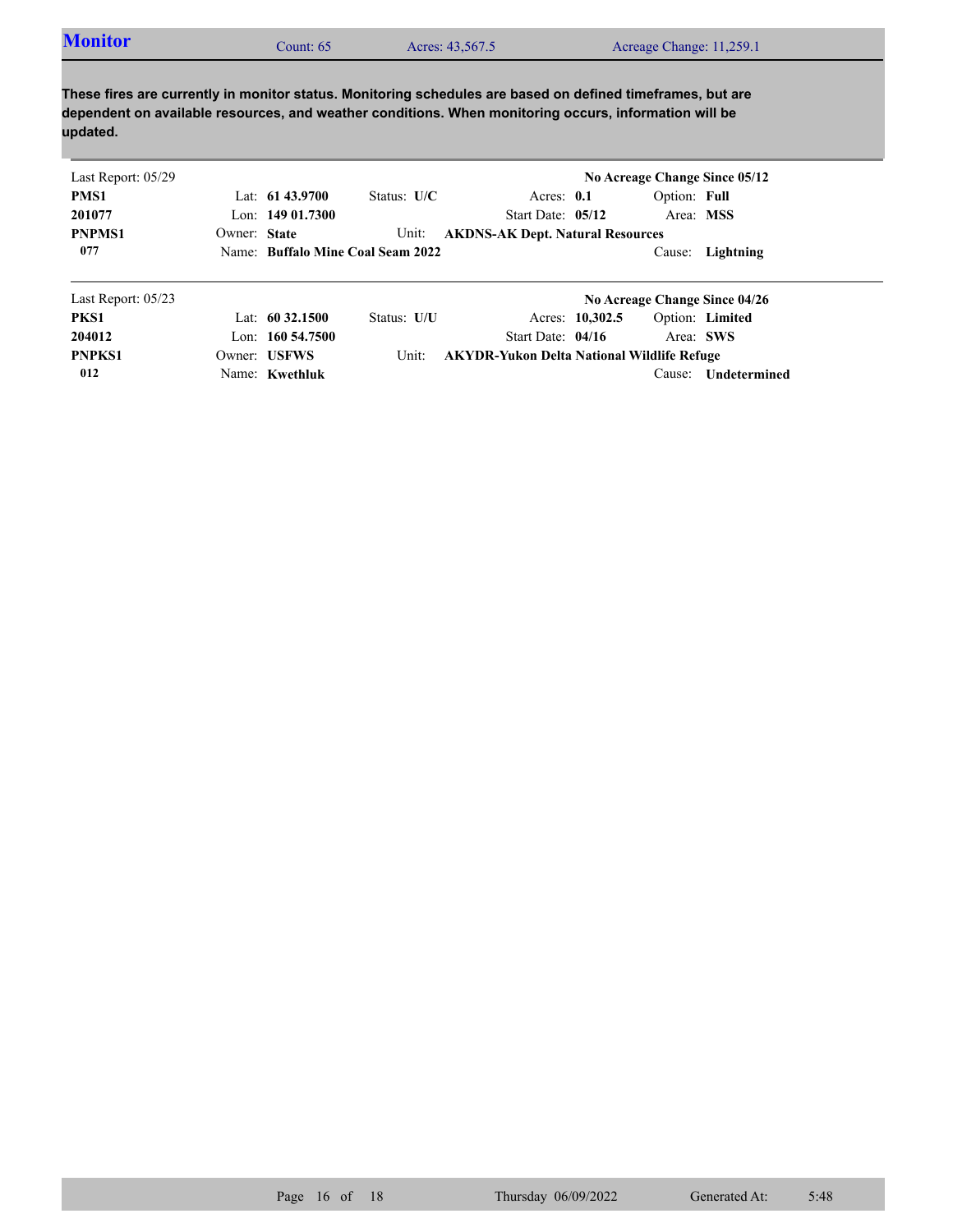| Out                      |  | Count: 1          | Acres: $1.6$      |                      | Acreage Change: 0.0 |  |                               |                  |  |
|--------------------------|--|-------------------|-------------------|----------------------|---------------------|--|-------------------------------|------------------|--|
| Daily Report From: 06/08 |  |                   |                   |                      |                     |  | No Acreage Change Since 06/06 |                  |  |
|                          |  | Lat: $6407.5183$  | Status: Out 06/08 |                      | Acres: $1.6$        |  |                               | Option: Critical |  |
| 212192                   |  | Lon: $14542.1850$ |                   |                      | Start Date: 06/05   |  | Area: DAS                     |                  |  |
|                          |  | Owner: Private    | Unit:             | <b>AKPRI-Private</b> |                     |  |                               |                  |  |
| 192                      |  | Name: New Hope Rd |                   |                      |                     |  | Cause: Human                  |                  |  |

Forestry resources checked on the incident today and it was declared out.